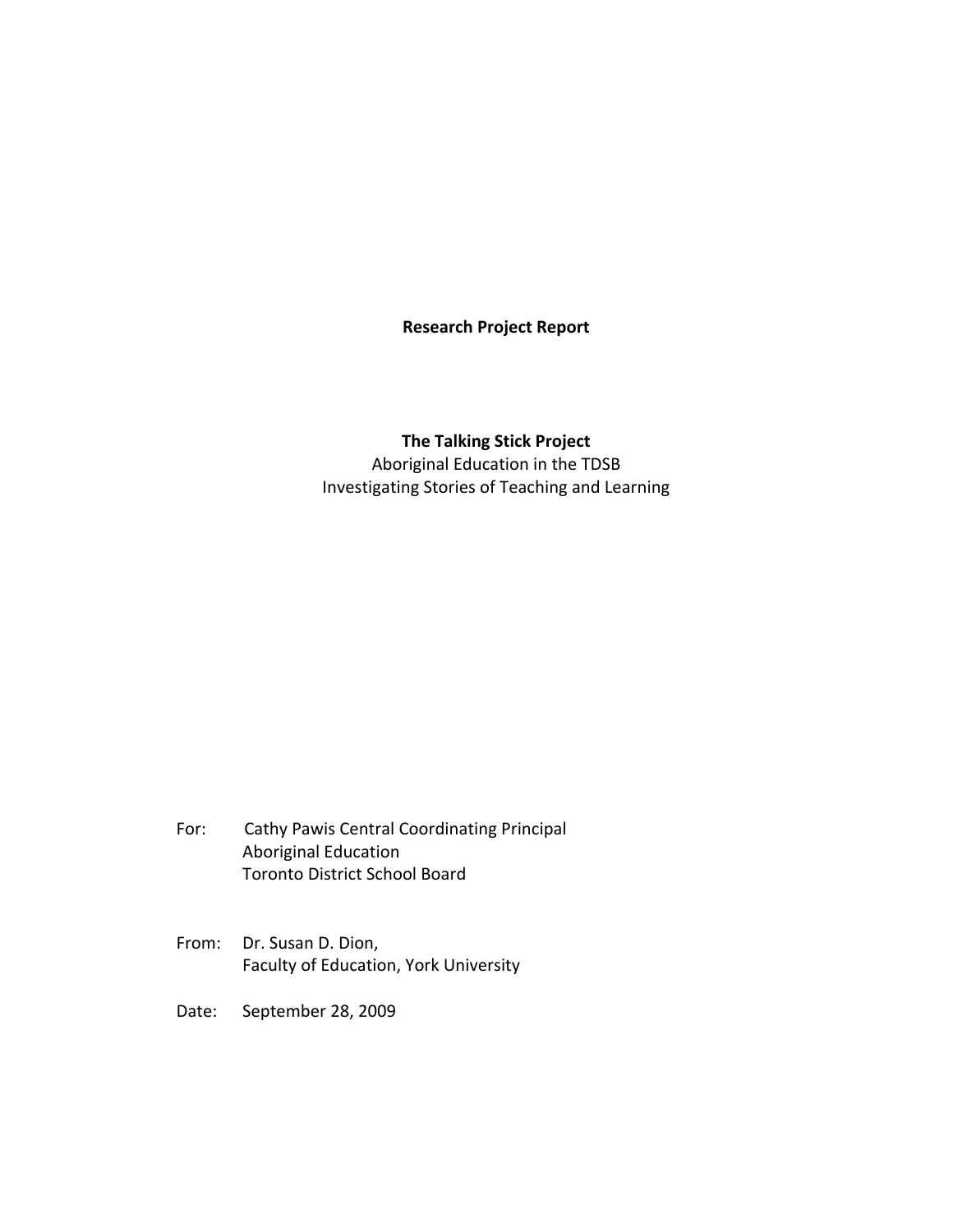# **Table of Contents**

| Urban Aboriginal Education in the TDSB               |
|------------------------------------------------------|
| The Urban Aboriginal Education Pilot Project         |
| Research Sub-Committee and the Talking Stick Project |
|                                                      |
| Research Design                                      |
| <b>Work Completed</b>                                |
| Approach to Evaluation                               |
|                                                      |
| <b>Indicators of Successes</b>                       |
| Challenges                                           |
|                                                      |
|                                                      |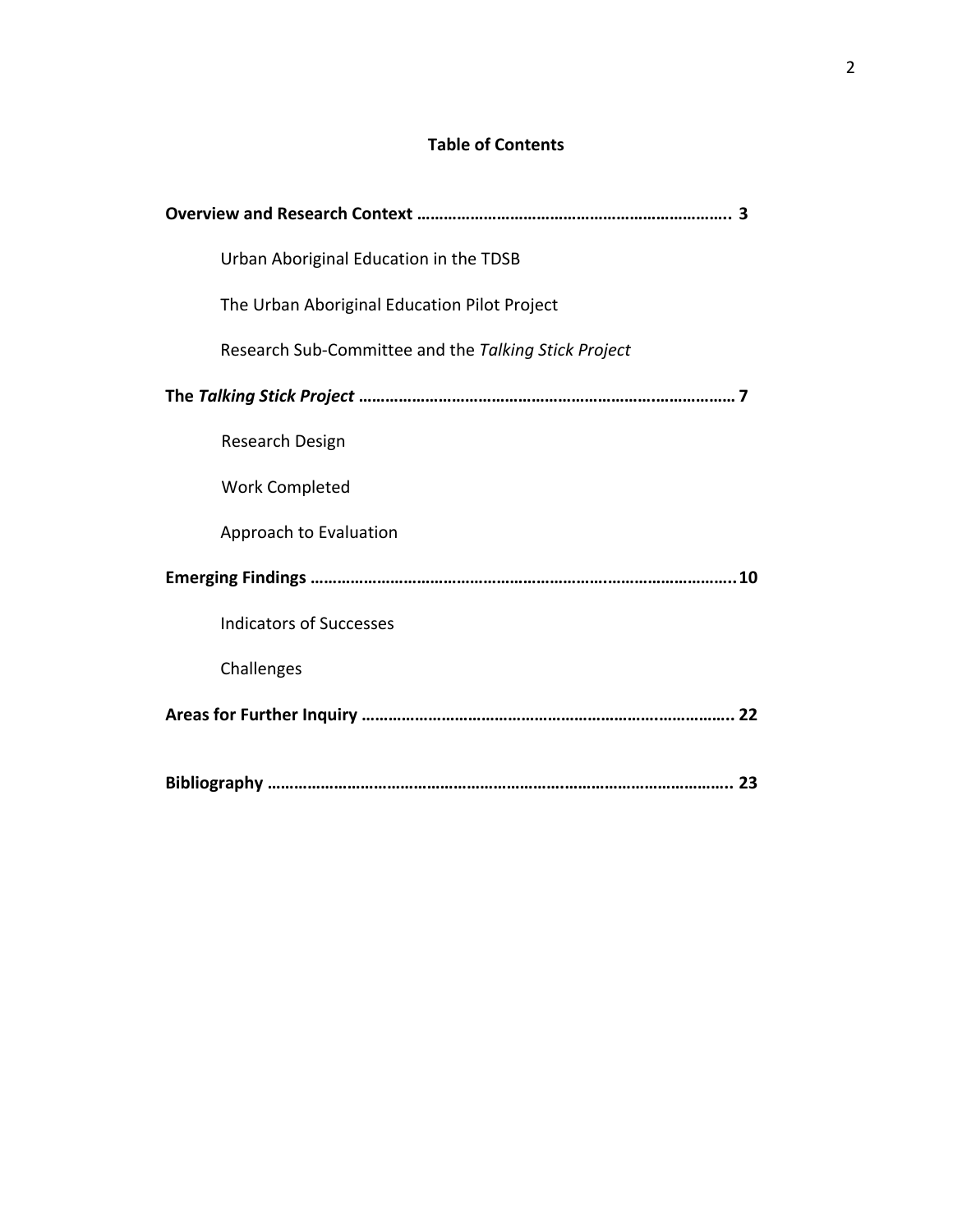#### **Overview & Research Context**

#### **Urban Aboriginal Education in the Toronto District School Board**

*[T]o think along with other Indians in the hope of making a reflective contribution to the conversation among Indian educators about defining and implementing an education worthy of our children and our ancestors. (Eber Hampton,(1995.(p.(5)*

The alienation and marginalization of Aboriginal students, families and communities from institutions of formal schooling is well documented (Kirkness and Bowman, 1992; Battiste, 1998; Dion, 2000). Students in urban settings confront particular problems: they may not be recognized as Aboriginal students, they may not see themselves represented in the teaching population, they may not see themselves represented in the curriculum. If recognized at all, they may be expected to have access to and be willing to share cultural knowledge; they may be asked to speak for all Aboriginal people. They attend school in spite of a long, negative and hurtful relationship between Aboriginal people and schooling.

School Board administrators, teachers and other Board employees in urban settings also confront particular challenges, including: identification of Aboriginal student populations, delivery of programs when students are frequently dispersed across a range of schools, a teaching population that lacks knowledge of Aboriginal subject material and the challenge of engaging families and communities who may be understandably resistant having experienced a legacy of negative associations with educational institutions.

These challenges are especially evident in the TDSB (Toronto District School Board), where a large urban Aboriginal population is dispersed across the Greater Toronto Area. Despite the size of Toronto's Aboriginal population (amongst the largest in Canada), there is no concentrated Aboriginal neighbourhood or community. Aboriginal people are often rendered invisible in Toronto's bustling multicultural cityscape. The impact for Aboriginal students is often one of alienation. "Lacking a definable urban Aboriginal community with whom they can identify, students are often either isolated in their schools and communities or are 'hidden in plain view', reluctant to self-identify" (TDSB, 2008).

As the TDSB has noted, "meeting the needs of such students in an urban context requires not only innovative approaches to program delivery and support but outreach to Aboriginal families and communities as well" (TDSB, 2008). Since at least 2003, the TDSB has undertaken a number of Aboriginal education initiatives, including the establishment of the Aboriginal Community Advisory Council (ACAC), the creation of a centralized Aboriginal Education Centre under the direction of a central coordinating principal, as well as curriculum development, surveys of students, parents, and teachers, community outreach, and partnership building.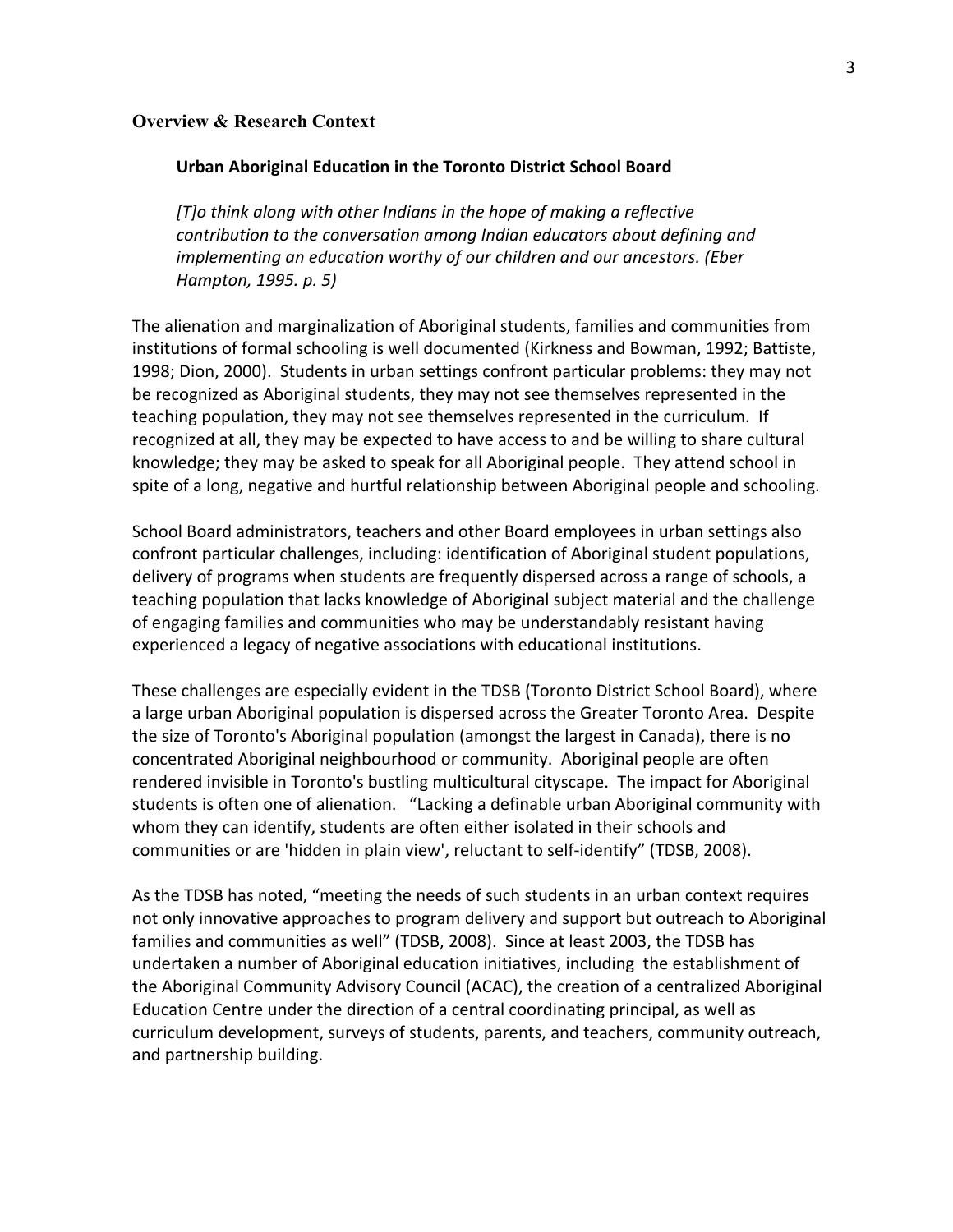# **Urban Aboriginal Education Pilot Project**

In 2007, the Ontario Ministry of Education (OME) launched a pilot project to develop Urban Aboriginal Education (UAE) models with First Nation, Métis and Inuit students, families and communities. Along with Lakehead District School Board and Simcoe County District School Board, the TDSB was identified as a pilot site. The project began in September 2008 and was originally slated to run until June 2009. In the Spring of 2009, the project was extended for an additional 12 months.

The activities related to the pilot projects seek to achieve the following goals, as outlined in the Ontario First Nation, Métis and Inuit Education Policy Framework:

- High levels of student achievement,
- Reduced gaps in student achievement, and
- High levels of public confidence.

The specific goals of the Urban Aboriginal Education Pilot Project at the TDSB site include:

- A. Enhancing Aboriginal student achievement,
- B. Increasing Aboriginal community participation in the TDSB,
- C. Improving partnerships with Aboriginal Community organizations and service providers,
- D. Developing curriculum resources that reflect Aboriginal people's experiences and perspectives, and
- E. Accomplishing professional development.

# **Research Sub-committee and The Talking Stick Project**

The TDSB UAE Steering Committee established a research sub-committee to a) review and provide feedback on research to inform the work of the TDSB, b) to provide liaison and advisory support to the provincial researcher and  $c$ ) to inform the development of a broader evaluation framework. In March 2009 Principal Investigator Dr. Susan Dion was contracted to conduct the evaluation of the TDSB pilot project. This evaluation and research\*project\*was\*titled\*the\**Talking(Stick(Project*.

Looking specifically at implementation and outcomes, the goals of the Talking Stick Project were to investigate, evaluate and learn from the work undertaken and accomplished by the UAE Pilot Project. This research will inform both the UAE Steering Committee and the TDSB about the ways in which the pilot project was both successful and challenged in accomplishing its goals.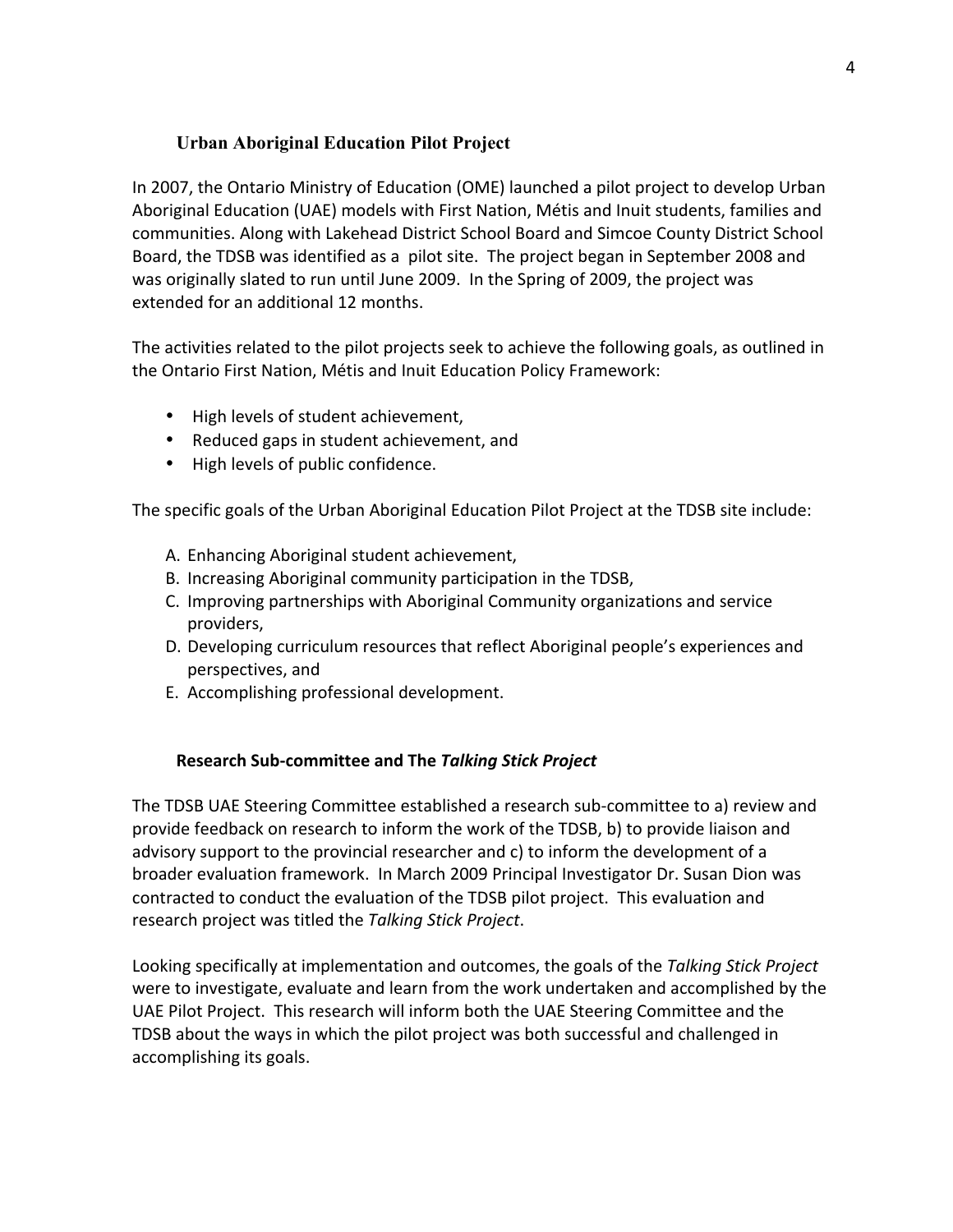The *Talking Stick Project* seeks to accomplish the following objectives:

- 1. Investigate and evaluate the efficacy of the UAE Pilot Project in increasing Aboriginal student performance.
- 2. Analyze and assess the effectiveness of the project in enhancing Aboriginal community engagement including parents, families, community organizations and support services.
- 3. Identify and analyze the challenges and barriers encountered in implementation of the project and achievement of its' aims.
- 4. Identify and understand project strategies, resources and other factors contributing to positive outcomes of the pilot project.
- 5. Investigate the project's effectiveness in building educator confidence and competency as well as system capacity to respond to the needs of Aboriginal students, families and communities.
- 6. Working in collaboration with both the steering committee and the Provincial Evaluator, Andrea Johnston Research Inc., the Talking Stick research team will respond to the requirements of the provincial research project and contribute to the provincial work of documenting urban models of Aboriginal Education with case studies and effective practices that can be adapted and implemented in other urban settings

The following research questions guide the *Talking Stick Project*:

- 1. In what ways did participation in pilot project activities and events impact Aboriginal student achievement? Is there evidence of this change in Aboriginal students' performance on province-wide assessments in reading, writing and mathematics? Do classroom teachers recognize a change in students' performance and or changes in attitudes?
- 2. How do students who participated in pilot project activities understand their Aboriginality? Did participating students register a significant change in their attitudes toward education and/or toward their understanding of themselves as Aboriginal people?
- 3. Were partnerships between the TDSB and Aboriginal community organizations and service providers established and/or improved? In what ways do those partnerships serve to enhance Aboriginal student achievement and or reduce Aboriginal students' experience of alienation and or marginalization within the TDSB?
- 4. Was the pilot project successful in developing curriculum and having that curriculum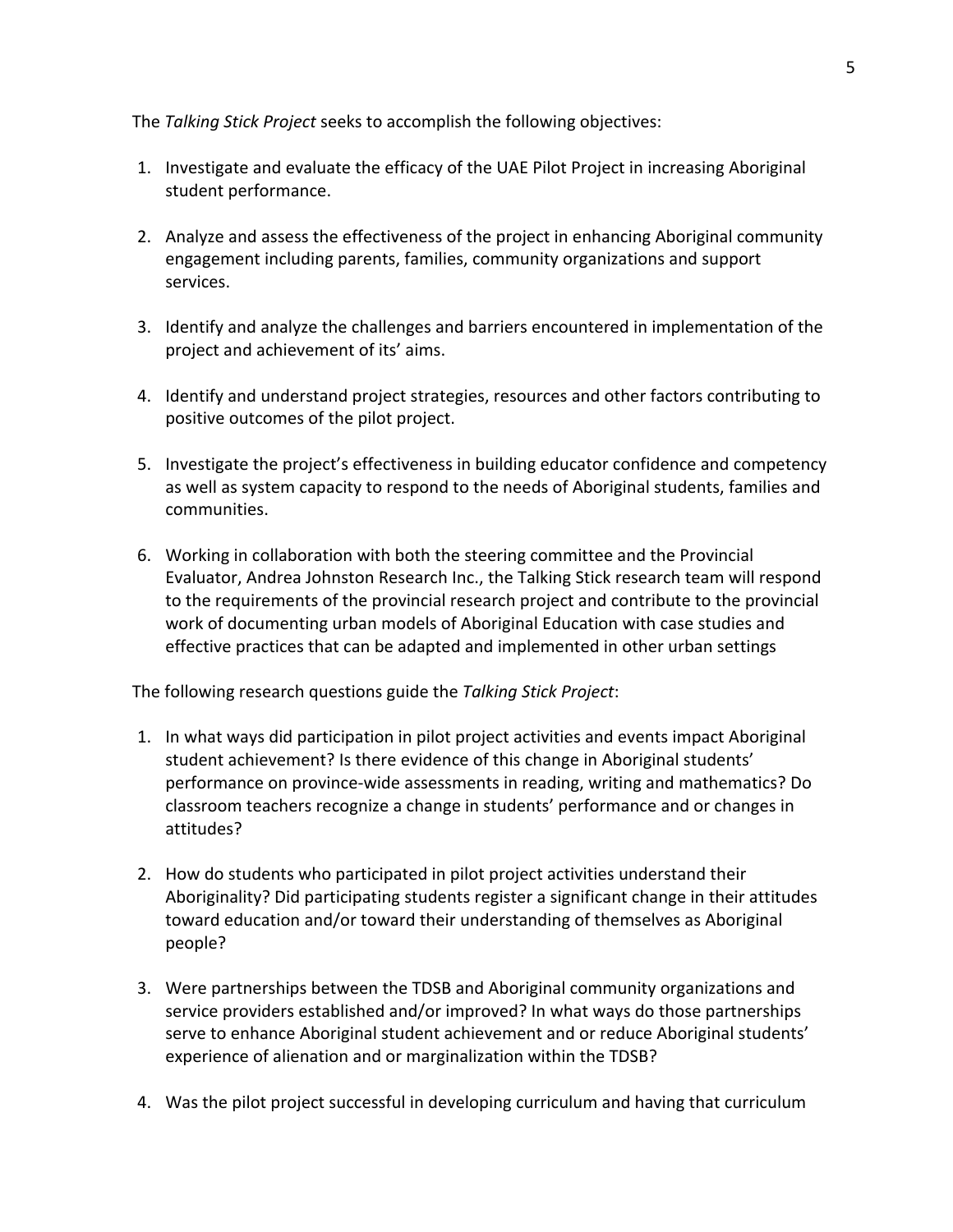integrated into classrooms? In addition to curriculum development what other professional development projects were undertaken and did those projects contribute to teachers' confidence and capacity for teaching Aboriginal subject material, and for responding to the needs of Aboriginal students, families and communities?

- 5. The pilot project set out to enhance parent and family engagement in TDSB. Did parents and family members experience increased engagement and did this engagement have a positive impact on students?
- 6. What did members of the pilot project steering committee learn from participation in the project? In what ways will this learning be useful in their ongoing work in the service of Aboriginal students, families and communities in both the TDSB and the Aboriginal community in Toronto?
- 7. Considering the variety of activities undertaken by the pilot project, which activities were most successful, what contributed to their success? What activities were most challenging and what contributed to the challenges.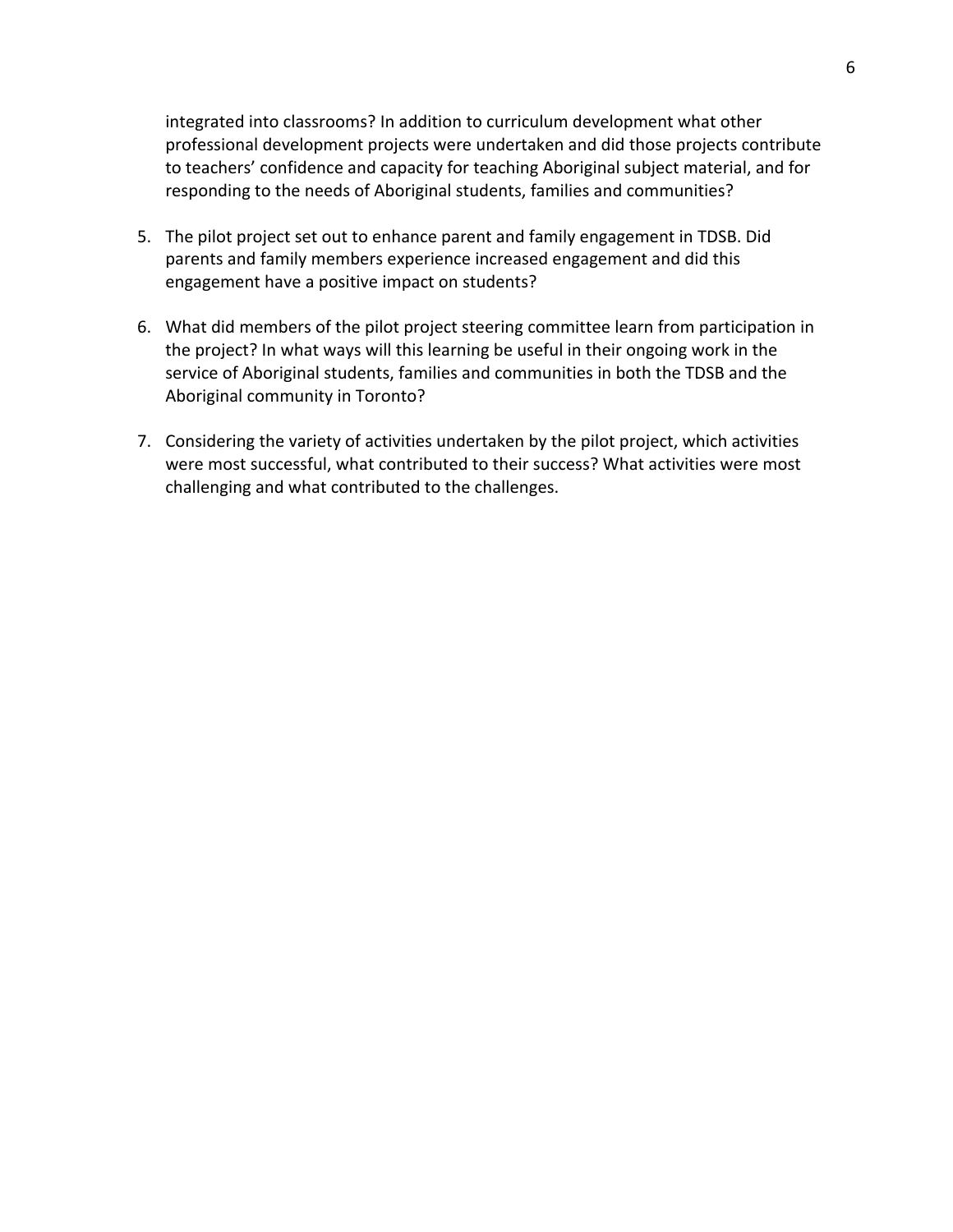#### **Research Design**

Writing about Indigenous approaches to research and theory, Maori scholar Linda Tuhiwai Smith explains that decolonization "is about centering our concerns and world view and then coming to know and understand theory and research from our own perspectives and for our own purposes" (1999, p.39). In keeping with Indigenous approaches to research, the *Talking Stick Project* is guided by the following principles: respect for existing knowledge and relationships within community, respect for Indigenous worldviews and traditions, action in support of the development of capacity and skill building, collaboration throughout the process, community ownership and control over gathering of information and process, and ongoing response to community requests for involvement (Absolon and Wilett, 2004).

These commitments have guided the design and implementation of the research, and our adoption of a multi-method approach including talking circles, interviews, participant observation and on-the-spot interviews. The selected methods all emphasize the importance of narrative and collective knowledge production, embracing a qualitative approach. This focus on the rich complexity of participants' own stories about the successes and challenges of the pilot project will be enhanced by a review of demographic data on student success (i.e. grades, retention and completion rates) in the final stages of the research project.

Through regular contact with the staff of the UAE Pilot Project and the TDSB research subcommittee, we have ensured that the research is conducted in an appropriate way, respectful of participants' concerns with confidentiality, Indigenous approaches to research and the goals of the UAE Pilot Project site. The in-depth interviews, regularly scheduled talking circles, and ongoing participant observation have provided a sense of the project as it unfolds and shifts, enabling researchers (and staff members) to track success, challenge, and change over the course of the pilot project. This has also provided the opportunity for researchers and staff members to develop a respectful and trusting rapport.

Community trust has also been built through rigorous adherence to the principles of informed consent and confidentiality, which has included painstaking review of transcripts for confidentiality and accuracy, as well as returning interview transcripts to participants for their review. Although this is a time-consuming process, it has reassured participants that their contributions and their words are valuable and respected. This valuing of the contributions of participants has also been indicated through the provision of small honoraria, where appropriate. The importance of gifting is central to Indigenous approaches to knowledge and respectful relationships.

In Talking Circles, comprised of 3-8 participants each, researchers ensured that refreshments were available, and that attention was paid to appropriate ways to begin and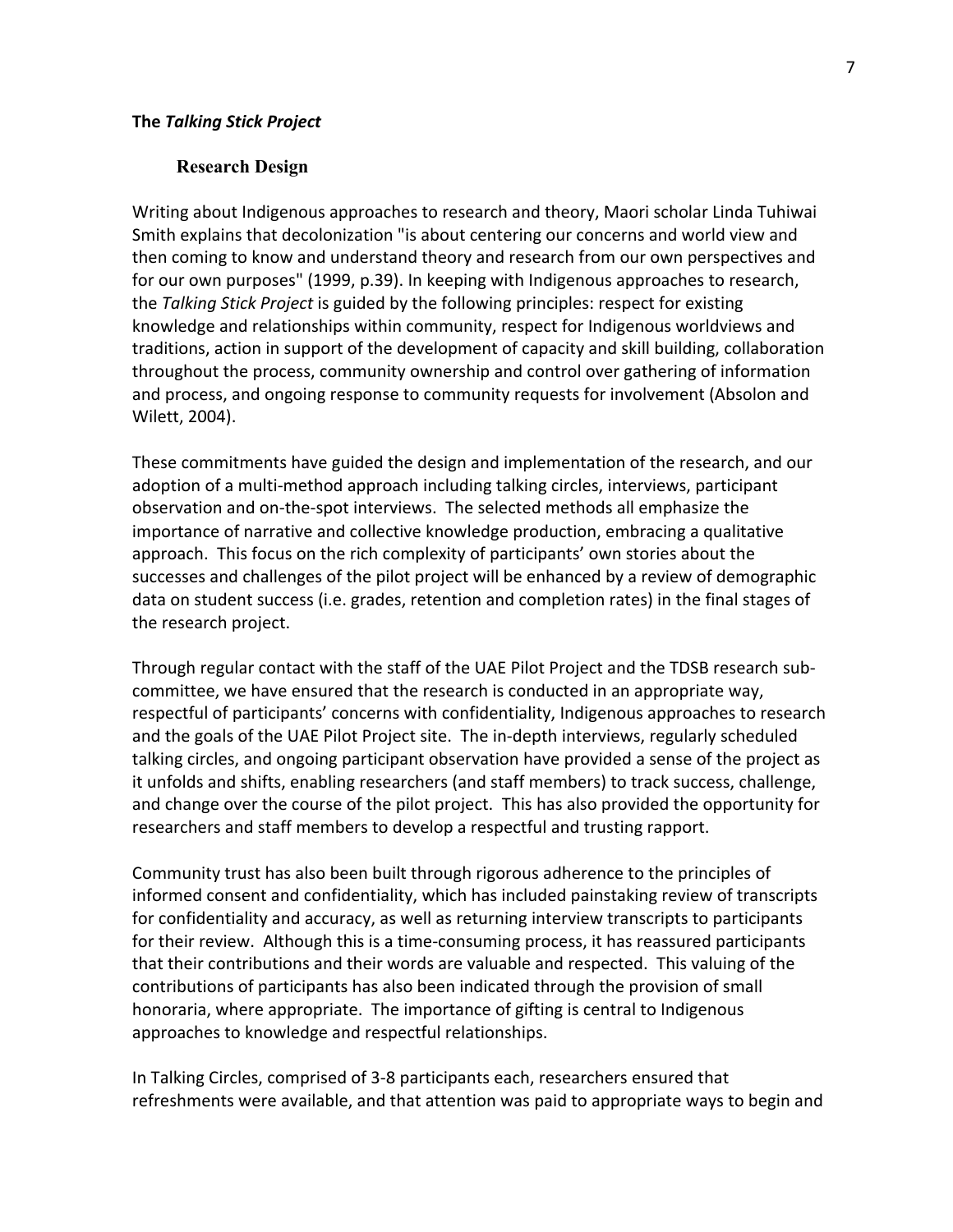close the gatherings. This created an important tone for the Talking Circles, signalling that a comfortable time and space was set aside to reflect individually and collectively on the important work at hand. Staff members have also noted the importance of the Talking Circles to providing space and time for reflection and connection with other members of the Pilot Project team. In this way, the research project has provided a reciprocal support of the Aboriginal Education Centre. This commitment to reciprocity is central to Indigenous conceptions of good working relationships, and has created an important sense of trust and openness between researchers and the staff of the pilot project.

These explicit elements of research design were further enhanced by ongoing reflection of the researchers, through team meetings and the beginnings of analysis. Analysis on the data has focused on emergent themes, tracking continuity and change over the course of the pilot project. The central themes and emerging findings are detailed below.

#### **Work Completed To Date**

| <b>Talking Circles</b>            |    |
|-----------------------------------|----|
| <b>Interviews</b>                 |    |
| Teachers/Principals               | 34 |
| Students                          | 20 |
| UAFPP Staff                       | 5  |
| <b>Steering Committee Members</b> | 3  |
| <b>Community Members</b>          | 4  |
| <b>Participant Observation</b>    | q  |
| <b>School Audits</b>              | 15 |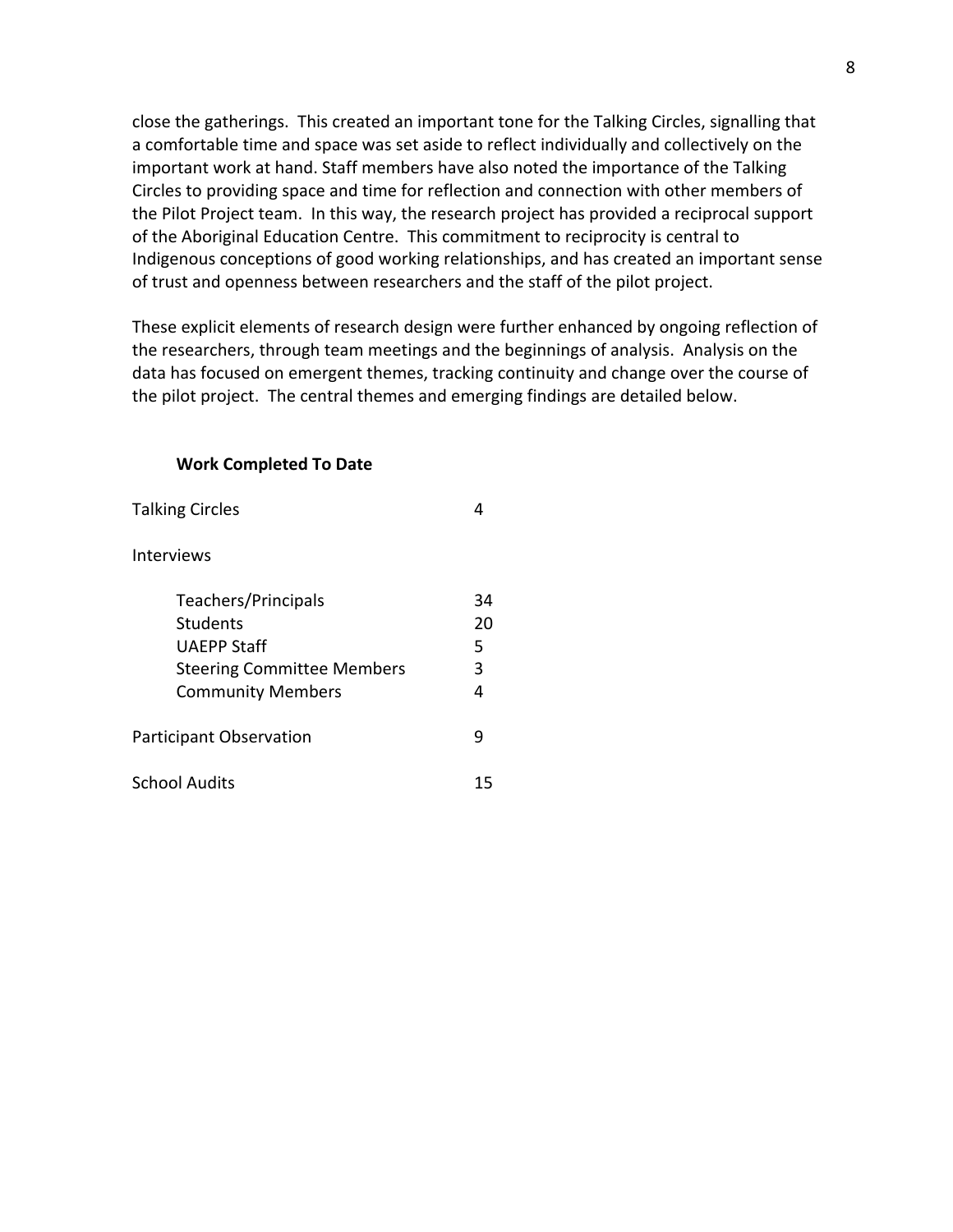# **Approach to Evaluation**

Over the course of interviews and talking circles, parents, teachers, students, community members and pilot project staff have repeatedly emphasized that quantitative indicators of success (grades, completion rates) are insufficient indicators of students success, and that they are not necessarily commensurate with Indigenous conceptions of learning. In this initial phase of the research and evaluation component of the project we have focussed on more qualitative indicators of success. At this time our attention is focussed on the impact the pilot project is having within the board; we are attending to what the staff can tell us about what they have accomplished; and we are listening to the voices of the youth.

This focus includes:

- transformations in the school board environment,
- enhancing appropriate and respectful knowledge about Indigenous peoples, history and culture,
- meaningful and appropriate incorporation of Indigenous issues, and
- staff development.

The second phase of our evaluation will include quantitative indicators with specific attention to individual Aboriginal student performance. We will incorporate these findings into the summative evaluation.

For this report, the following questions have framed our approach to evaluation:

- How has learning been accomplished? What kinds of learning have been accomplished?
- To what degree are relationships between Indigenous and non-Indigenous people (students, teachers, community members) being transformed?
- Do teachers feel prepared and/or supported in their attempts to fulfill this curricular requirement?
- Are representations of Aboriginal people, history and culture in TDSB schools respectful and appropriate?
- What have the UAE Pilot Project Staff and participants identified as positive change, what supports positive change and what are the obstacles to change? How can these be addressed?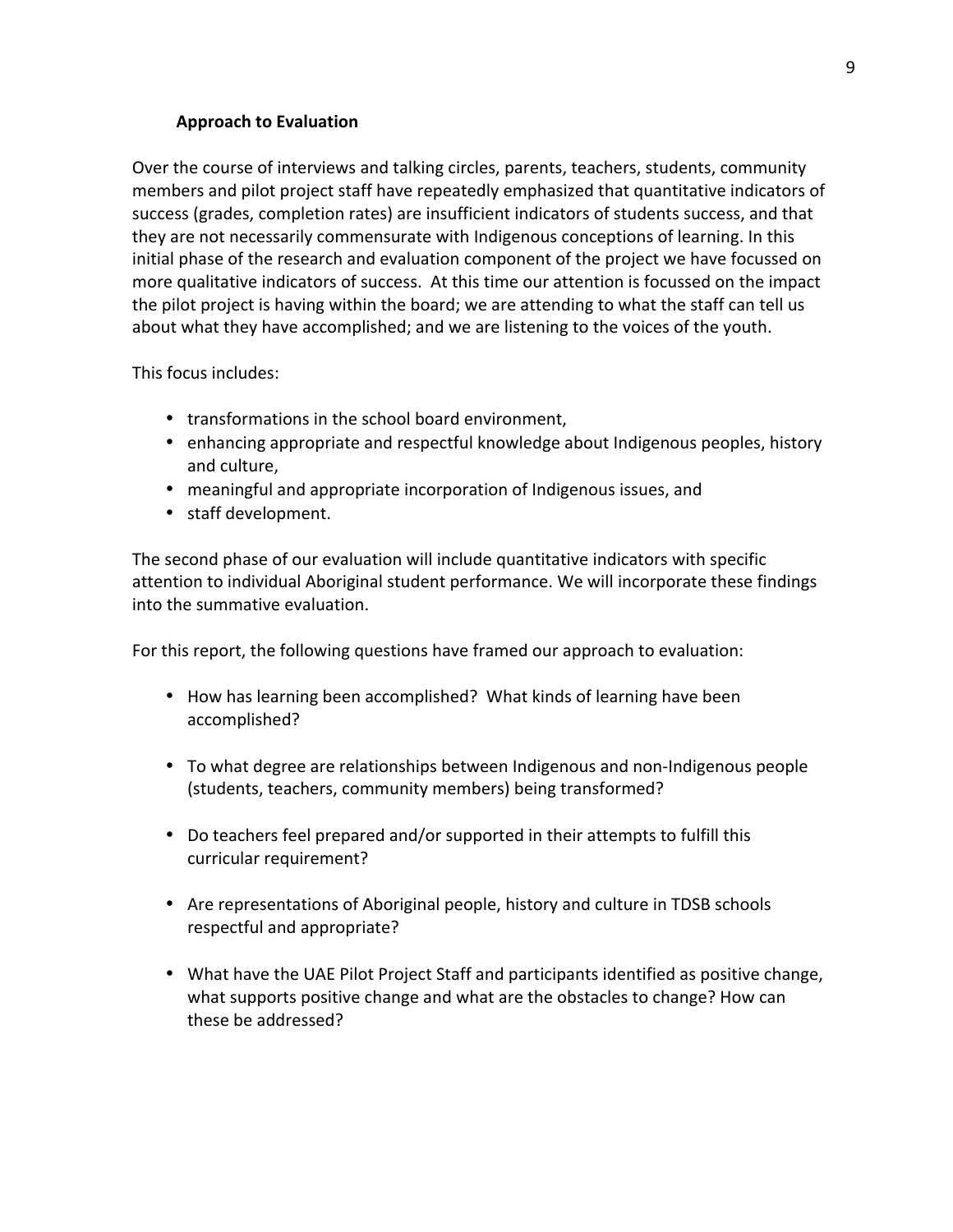# **Emerging Findings**

# **General!Observations**

Overall, we have observed a number of exciting successes from the UAE Pilot Project. Teachers, parents, administrators and students have noted that Aboriginal Education seems to be finally receiving attention and burgeoning visibility. The strength of the Aboriginal community rallying around the UAE Pilot Project and the cooperative spirit of the UAE Pilot Project staff has been noted as a particular strength of this work. Aboriginal students, teachers, staff, parents and community members are increasingly recognizing the Aboriginal Education Centre as an important resource. This is beginning to counter the sense of alienation and distrust of schooling prevalent within Toronto's Aboriginal community. A number of the students interviewed suggested that if it were not for the intervention and ongoing support of UAE Pilot Project staff they would have left school altogether.

Despite these important accomplishments (further detailed in 'Indicators of success' below), many research participants noted the tremendous challenges to the work of the pilot project. Outlined below, these challenges include historical, systemic and ongoing inequity. As such, they are sobering indicators of the amount of work still to be done. This work is being taken up by pilot project staff, and they are working in collaboration with members of the TDSB to accomplish change in service of creating positive school experiences for Aboriginal students that will ultimately support improved student performance.\*

## **Indicators!of!Success**

# **Attention to Aboriginal Education**

One of the central indicators of success for many of the research participants is the increasing visibility of Indigenous issues and subject material. There is a new attentiveness to having Aboriginal issues heard and reflected. Both the Superintendent responsible for Aboriginal Education and the Central Coordinating Principal for Aboriginal Education noted signs of the shifting place and responsibility for Aboriginal education.

*But what I do see is a shift institutionally in terms, like a big institution [i.e. the TDSB]* in terms of understanding and advocating for Aboriginal education. And I *see it when I go to the Associate Director and I say, "Hey, listen, I'm still having trouble getting this thing moved through." She said, "Of course, let me help you,"* and then gets back to me. (Staff Interview #6, p.7)

In the explanation of this shift school board member stated: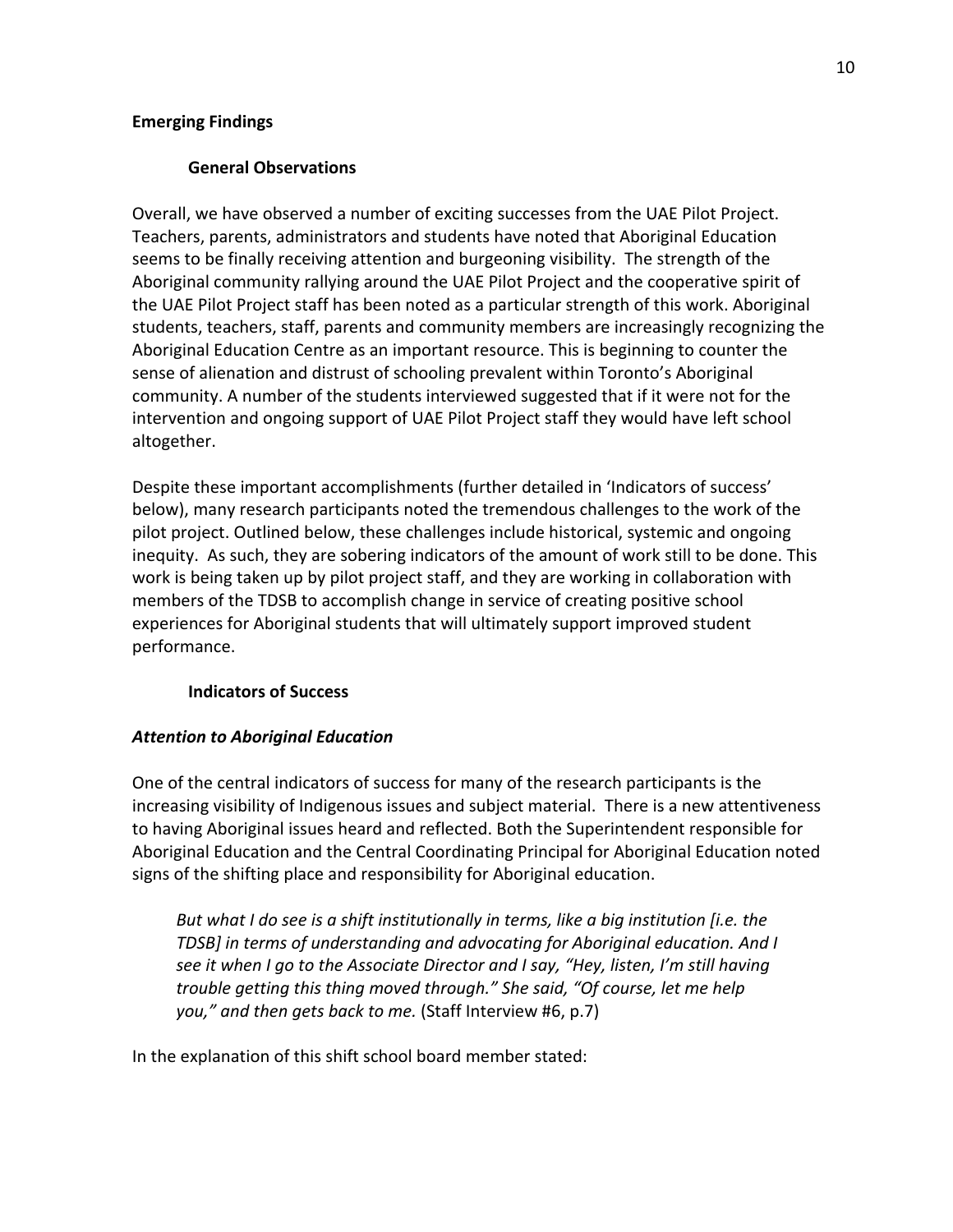*Yea, I don't think anybody's going, "Oh here they come, they're going to talk about Aboriginal education. Duck." Like I don't think anybody's doing that, and quite honestly, it's the opposite. Honestly, you know, people say, "So, how's it going? How can I help?" And that has been the shift...* . (Staff Interview #6, p. 7)

While in the past Aboriginal Education was considered a "separate" issue of concern to few, these comments suggest that at least in part due to the work of the UAE PP, Aboriginal Education is becoming a shared priority for all members of the school board.

#### **Student Success**

As previously explained, indicators of student success embraced by the Aboriginal community in Toronto emphasize qualitative indicators of success. Participants want students to get good grades and finish school and they recognize the links between emotional support, positive identity and good grades. One staff member reported,

*They're happy - happier not to say that they do not have blips and bad times but* those incidents are fewer and far between and the students are also able to recover from those in a more productive way instead of tail spinning and getting *worse, they are able to come out of it. I've had a VP call and say you know what I* am so glad that you've been coming because the student has improved *dramatically. Because this student had a lot of anger issues and I am not working on the anger issues, Freya is, but academically he is feeling more successful and more supported and so that compliments what she is doing.* (Staff Interview\*#2,\*p.15)*.*

During our interviews with students (2 Talking Circles and Individual interviews) it became clear that the students themselves have an understanding of these links. In our first Talking Circle with them, students began by describing their previous school experiences and the impact of working closely with staff at the AEC.

*I'll talk about my school experiences.* I had a rough time in school. I had a hard *time attending, and, meeting up with [UAE PP Staff] and working with her has* really got me into the mindset of going back to school and moving on in my life. *So I had a rough past, but things are getting better, for sure.* (Staff TC#1, p.2)

Another young woman stated,

*So I was in and out of school all the time. I either dropped out, got expelled or got suspended or just never wanted to go. And [UAE PP Staff] helped me stay in school.* (Student & Youth TC#1, p.3)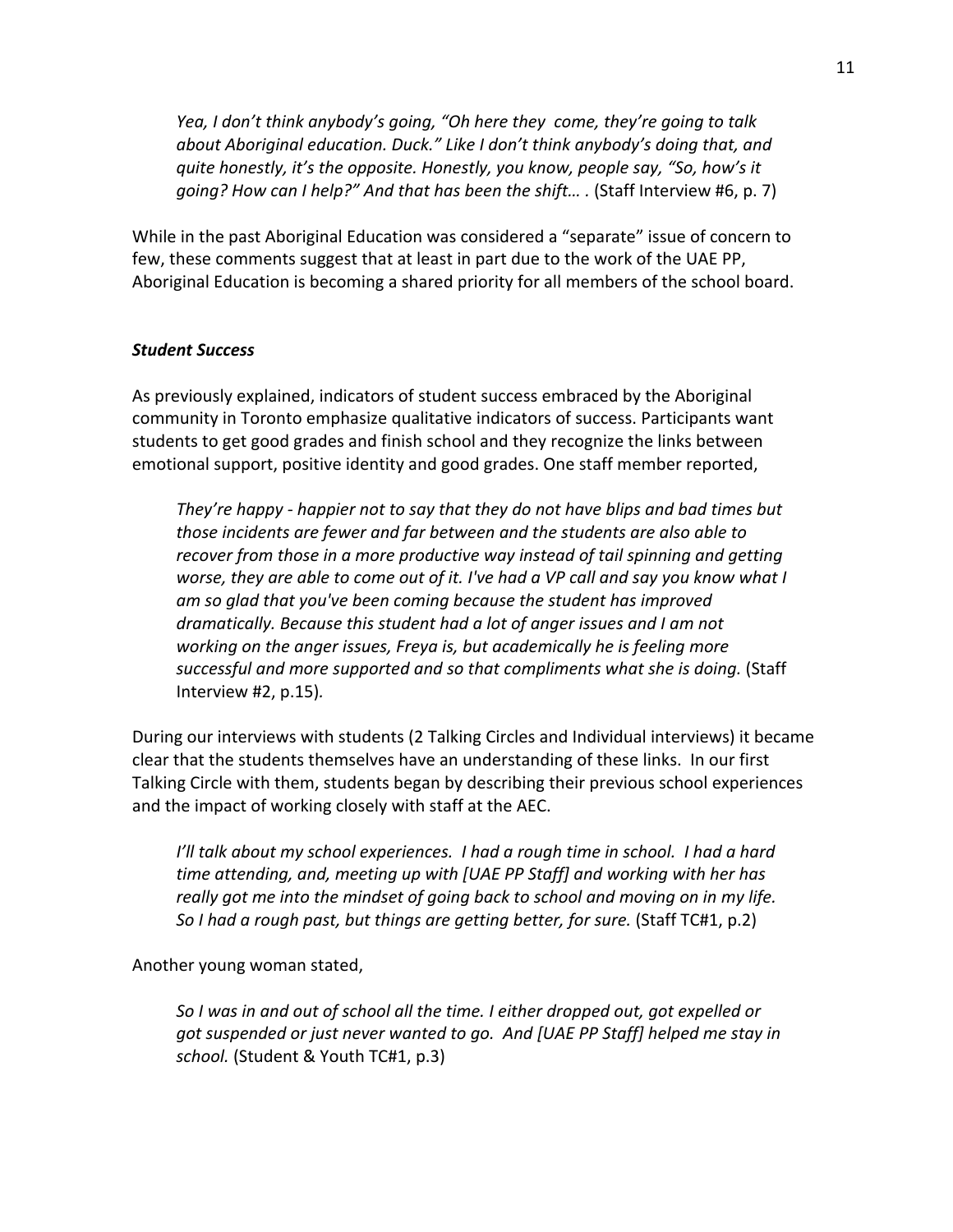This support exceeded the provision of tutoring or academic resources, and focused on emotional support, as well as basic survival: finding housing, groceries, employment, assistance negotiating aspects of social assistance.

*Um, I probably would have dropped out of school, from Gray Stone, and I* probably wouldn't have, like, looked at GED or anything if it wasn't for [UAE PP *Staff support]. And working once a week. Like, that really helps a lot because being on welfare sucks. And I don't know, she helps. Summer jobs and all that stuff.* (Student & Youth TC#1, p.10)

Student success was also indicated by students' ability to imagine and envision their future success.

*She gave me—she made me feel more positive. Like, I actually saw my future. Like, I started looking forward to my future, I guess. I don't know what else to say*.(Student\*&\*Youth\*TC#1,\*p.9)

During the TDSB's Aboriginal Awareness month the UAE PP staff organized an assembly for Aboriginal students. For one student in particular, this event was highly significant. Lyle (a pseudonym) had recently arrived in the city from a reserve community in northern Ontario. One of the teachers at his school took him to the assembly and from that point Lyle became involved in various pilot project activities and events. During an interview Lyle explained that when he first arrived, "It was kinda like a new city, like I didn't ... like it was a *new city, I felt isolated, I didn't know anybody."* And he went on to say, "Yeah I was *skipping earlier, like I was doing good at first then slowing down, skipping, and then like the* assembly went on, and then I felt comfortable in school again (Student & Youth Interview #1, p.8).

When asked about what he learned from being involved with the UAE PP activities Lyle responded,

*It makes me want to, it makes me want to stay connected with the Youth* Leadership Group. It makes me wanna like form other groups like this for other *kids to feel what I am feeling, to be, to feel like you are in a group that helps other people.* [Participation in the Youth Group] makes you feel good about *yourself and its [the younger] kids. I don't know, it makes me proud of them once* they learn something, you feel like you accomplished something. (Student & Youth Interview #1, p.13)

Providing Aboriginal students with opportunities to make a contribution to their community is significant. Having had previous experiences of alienation from institutions of formal schooling, opportunities to make a concrete contribution provide affirmation, letting students know that they do indeed belong and have a place in school.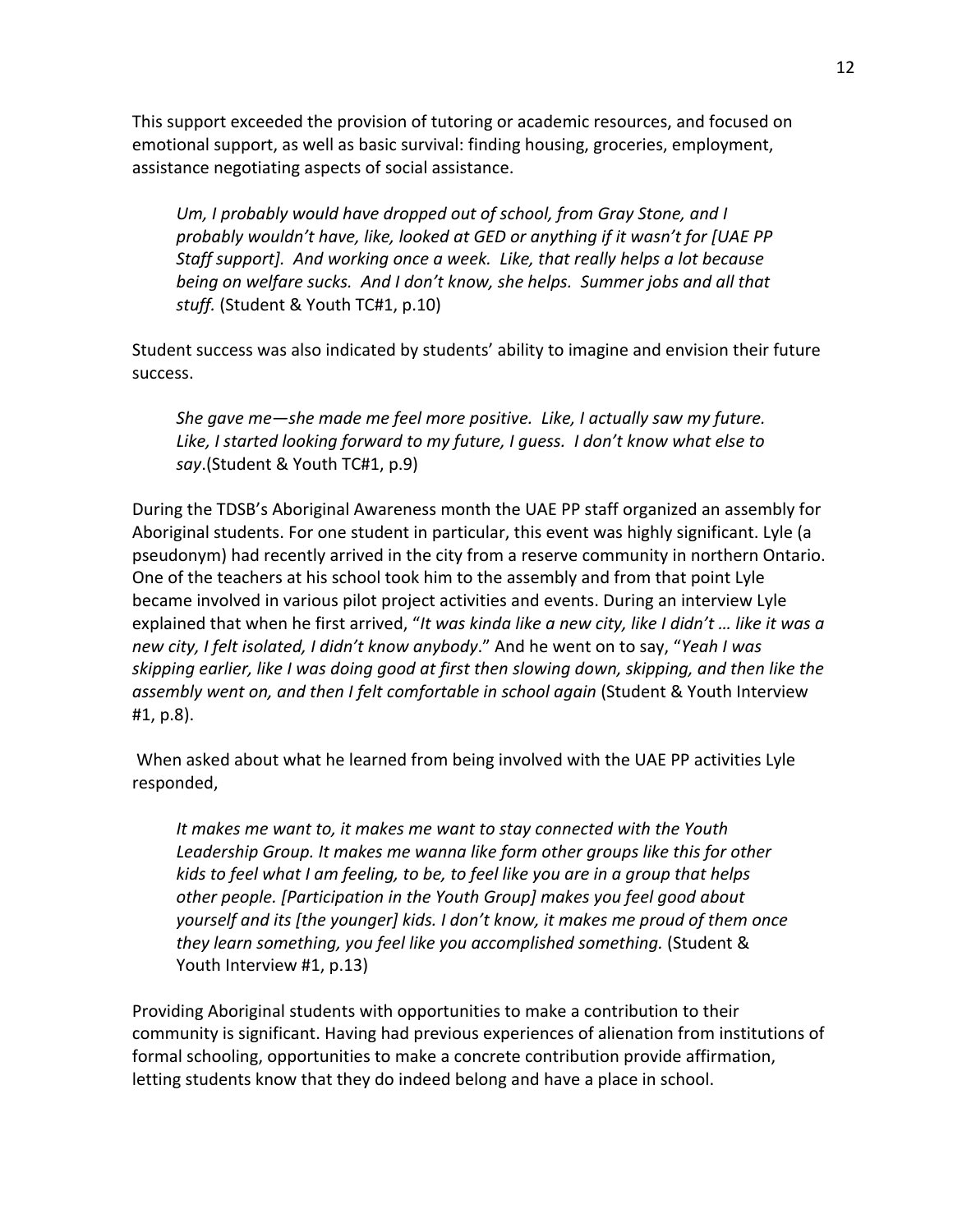In her reflection on the York Career Day event, co-organized with the Native Women's Resource Centre, one staff member noted the importance of mentorship,

…it really touches the students because when people talk about - especially *people who are in sort of those positions of authority, talk about their own obstacles that they've overcome to get where they are, I think it could be* really—it can mean a lot. And I remember one student said, 'I never even *thought about going to university before this moment. Like I never even contemplated that it would be possible for me to go to university.' And then* through that—just that day, started to [imagine that]. It was the full spectrum, 'cause someone came from --- with her transcript. So she was set, you know. She *was, like, she knew what she wanted. She was there to figure it out, and... And* then there were other students that had never even thought about it. (Staff Interview  $#1$ , p. 7)

The work of pilot project staff requires that they build meaningful relationships of trust with students, and this often precedes any attention to academic skills. Recognizing this has been central to the success of staff in assisting students with academic success. One staff member explained,

*So we go in and I find out if they want the support and it is mostly gaining trust, before you can do - student support it is a lot of [other staff]'s work, but I have* to do that as well. Because if I walk in with books and say: 'hey, we are doing *math today' they are just going to look at me and they are not going to do anything. It's the same as another teacher coming in. So it is a lot of talking, we bring in snacks, we will bring in, depending on their age, coloring, stickers - and you know just kinda get to know each other. And then the trust comes the confidence comes and then we can start to work on the academics.* (Staff Interview  $#2$ , p.10)

Additionally, pilot project staff members are experiencing success in supporting students in finding their own strengths, and in nurturing supportive peer networks. As Lyle noted,

*What I learned, umm I learned leadership, like when I first moved here, I didn't know leadership but now they [UAE PP Staff] got me into a youth program. I learnt how to talk to kids. I learnt how to react when you try to, I, I don't know, like kids always don't want to listen, right? And, I gotta find a way to reverse* that, and make them listen. I found a way. Like be friends to them instead of *being a teacher kinda way, (inaudible)* so they listen to their buddies, so I did *that.* (Student & Youth Interview #1, p.7)

During the first year of the project the UAE PP staff had a relatively short amount of time to work with students. Due to hiring constraints the Student Success Teacher and Child and Youth worker weren't hired until early in 2009. In spite of this short period of time, the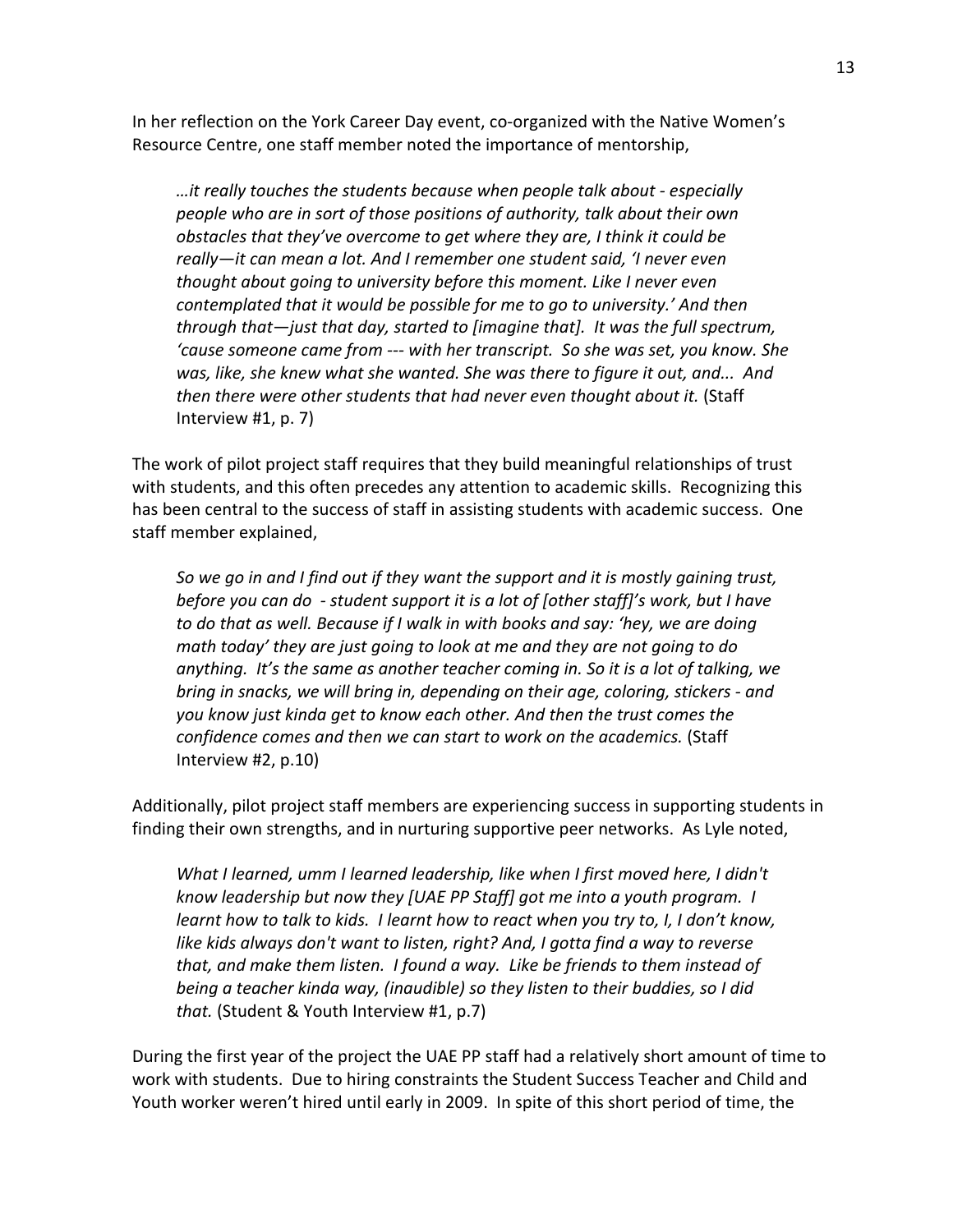staff had a profound and positive impact on the lives of these young people. During the second year of the project, these students are continuing their involvement with UAE PP and we look forward to speaking with them again in the spring.

# **Building Trust**

The relationships between Aboriginal parents, community members and educational institutions are often fraught by the legacy of colonization. One of the greatest successes of the UAE PP has been the provision of a liaison with the Aboriginal community. As one staff member noted, this support often takes the form of supporting parents, and recognizing their mistrust of schools.

*I* have had parents where you come in and work and you can see the tension in *their bodies and you ask what they would like to see and then you explain what you are able to do and then its like - oh- we are so glad - and the tension leaves their body. Like the parents are very stressed because they want the best for* their students. Like I go into the schools and they say the parents aren't engaged, *the parents aren't engaged and like you know what just because the parent is not showing up to volunteer for whatever doesn't mean that the parents don't care about their child's education, because they very much care about it.* (Staff Interview  $#2$ , p.17)

This was further reflected in other engagements with parents:

*I* find that the parents are a lot more hesitant to have someone come in - often *they are very defensive or aggressive - one of the two - so connecting the parents is so much more crucial than in another situation, than in a regular classroom setting, because the trust has to be gained with the parents as well. And some parents are more quick to trust than others depending on what they have gone through.* So that is a huge component. I was working with a parent at an agency *yesterday on a situation where we have been trying to get in to help a student* since February, and it's just been very difficult. (Staff Interview #2, p.10)

## **Professional Development**

The multifaceted Arts Based Project involved 27 teachers in a series of learning activities including workshops and planning sessions, Aboriginal artists visiting classrooms and a multimedia Art Show at the TDSB Aboriginal Education Centre. This project was highly successful. Comments from staff involved in the project include,

*we're changing teachers in the art project we have here. I see the difference in them.* They don't want to just build a little Iroquois village anymore, [laugh] you *know.* They want—they want artists coming in, and they want storytellers, and they want to learn, and they want to understand. And we are able to facilitate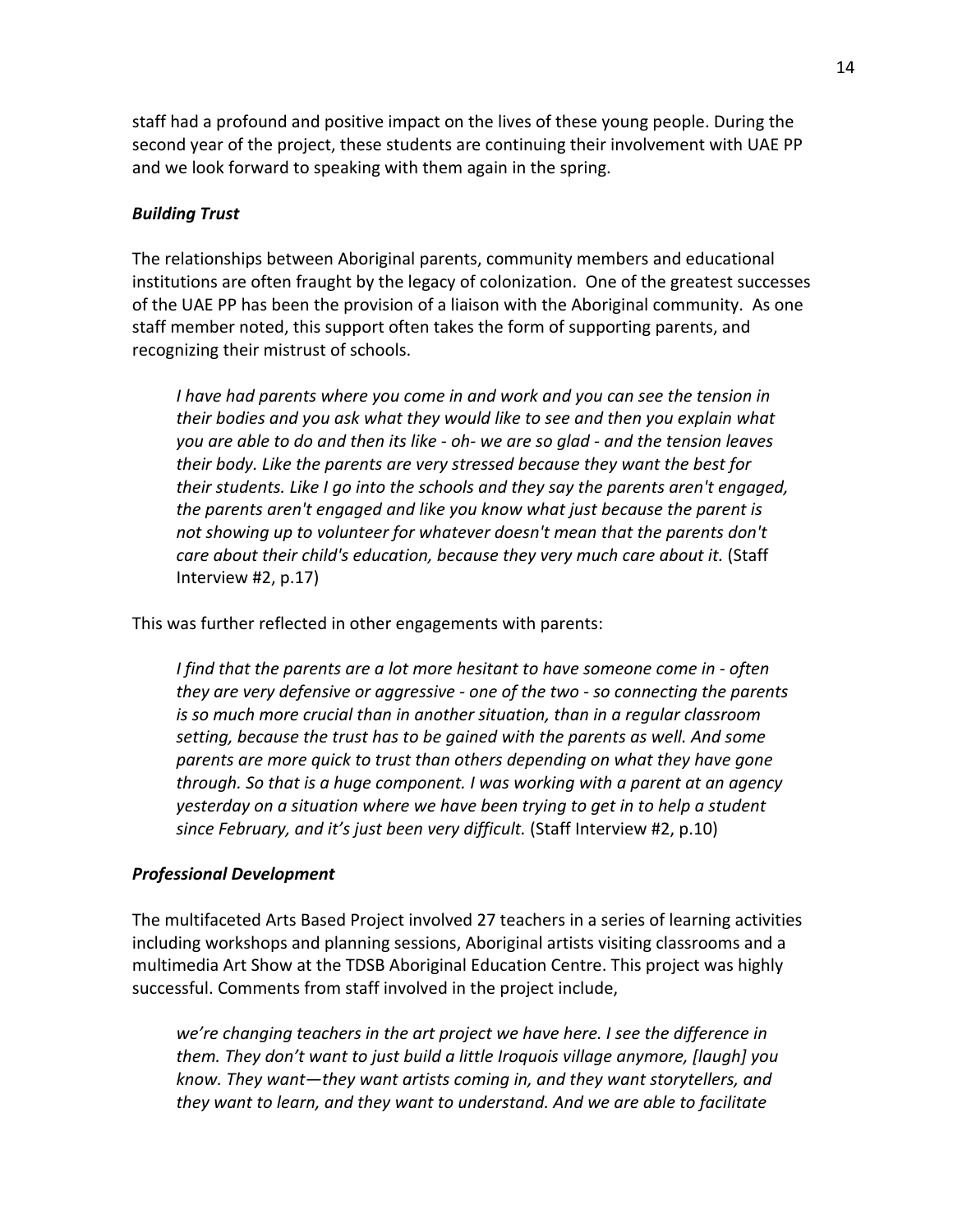*that through this project. And that's what becomes meaningful; otherwise, they couldn't—it wouldn't have been available to them.*(Staff TC1, p. 11)

*I* think that there has kind of been, an awakening I quess you could say, or something of that matter. And, there's been an interest that has been sparked. Ah, there's—I feel like they—they've been ignited somehow to pursue more *knowledge in and around Aboriginal perspectives, which I think is great. So moving beyond the totem poles and the teepees and various things of that* nature as representation of all First Nations, Aboriginal, Inuit and Métis people. *(Staff TC1, p. 13)* 

Comments teachers recorded on their workshop evaluation forms after one of the first Professional Development workshops included,

*I* am beginning to understand the very important distinction between embedding Aboriginal perspectives/worldview into the curriculum and just "adding" it on. It *will significantly change the substance of work with students.* 

*There is so much more to this issue then what has been presented. [It is a] huge issue and I/we need more time for open discussion to help us focus. I am worried that what I thought was respectful is/was in fact inappropriate in some way. I need to rethink what and I how I do some things.* 

*I* will inform other staff and rethink past projects.

During interviews conducted after the completion of the project teachers commented on the depth and difficulty of their learning. Many teachers experienced internal conflict as they struggled to understand the differences between and the implications of appropriation and appreciation. They want to recognize the differences between perpetuating stereotypical representations and hearing and learning from the voices of Aboriginal artists and storytellers.

## *Community(Work*

A tremendous source of the success of the UAE Pilot Project in the TDSB came from the increasing establishment and presence of community awareness. The Aboriginal Community Advisory Council, a vibrant community organization committed to the transformation of the educational experience for Aboriginal students and families, provides an important support to the UAE PP in its work. In large part, the strength of this coalition is a testament to the networking and community work of Catherine Pawis, Central Coordinating Principal for Aboriginal Education.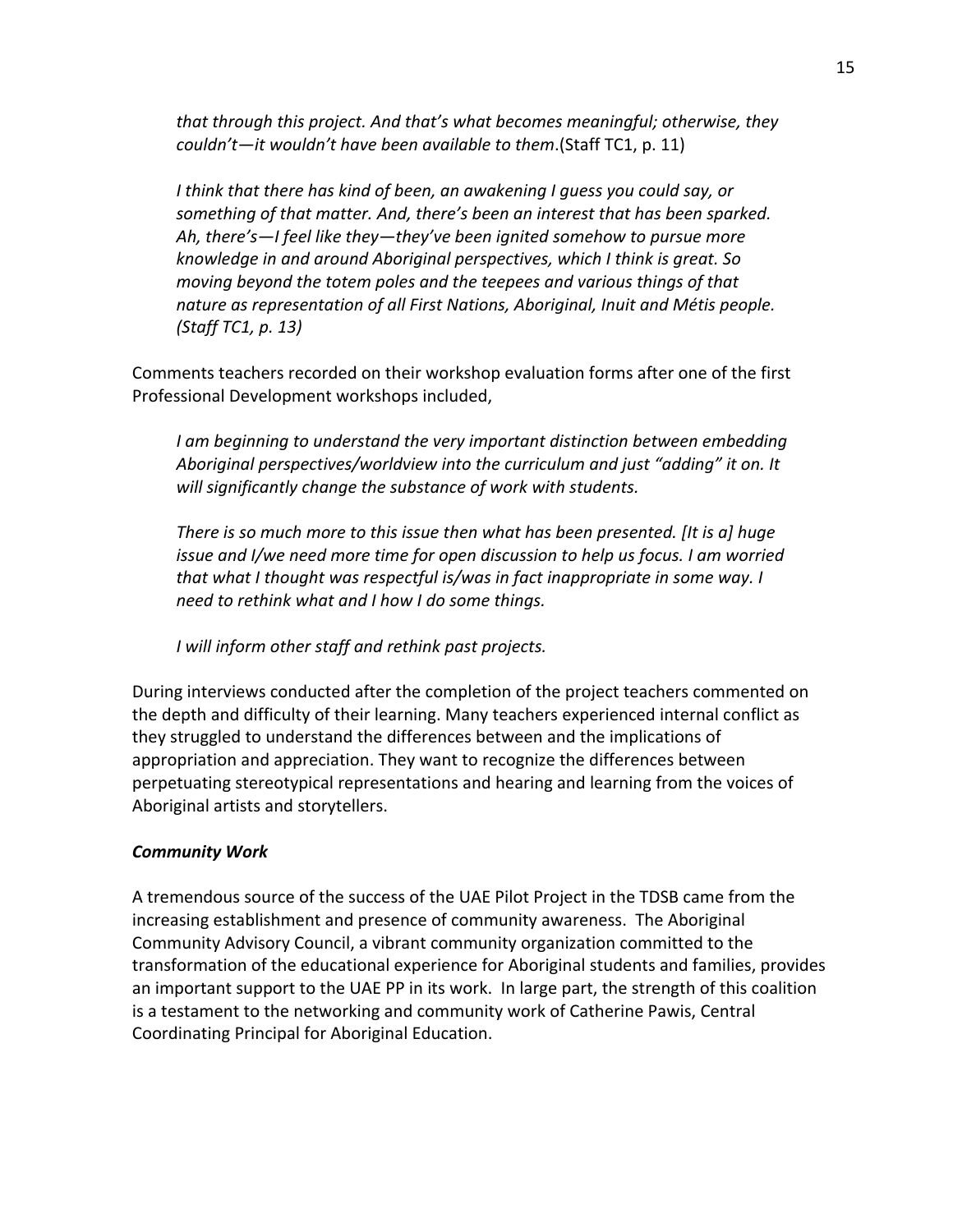Not working in isolation is key; the need to work as a team was emphasized at Talking Circles and in one-on-one interviews, by numerous members of the team. As one team member stated,

*I* guess what I've learned about myself is I've always felt very passionate about Aboriginal education but to do it together collectively with like awesome people *is absolutely wonderful. So, you feel this sense of mobilization and moving forward and impacting and, and making change.* (Staff TC#2, p.11)

Working in collaboration allowed the team to learn from each other, access support when confronting resistance and to locate drive in spite of the overwhelming work to be accomplished.

Work with other Aboriginal community services included partnerships with Native Women's Resource Centre, York University, artists, speakers, the Aboriginal Peacekeeping Unit of the Toronto Police, and the Native Canadian Centre. These collaborations allow TDSB staff to gain a sense of the living, vibrant urban aboriginal community & culture that is a part of the Urban Aboriginal experience. These experiences are beginning to have a positive impact on teachers' understanding of the presence of Aboriginal people in the city and of Aboriginal students in their schools and classrooms.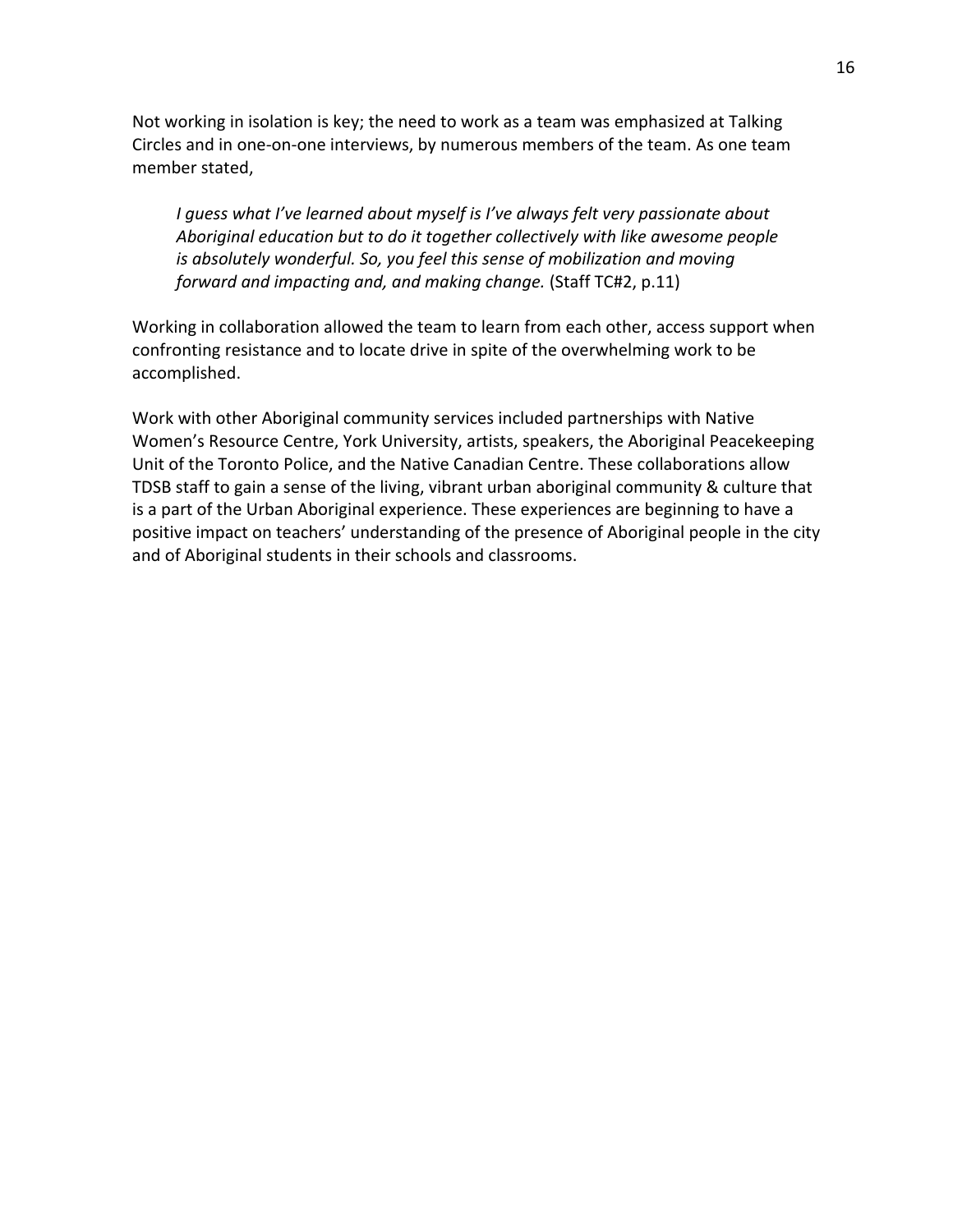# **Challenges**

# Legacy of Colonization and Traumatic Experiences of Schooling

The legacy of negative and traumatic experiences of Aboriginal people with schooling continues to have an impact on Aboriginal students, teachers and staff members. This was evident across generations. The impacts of this legacy are multiple, including:

- Schools are not seen as safe environments for students,
- Schools are not seen as welcoming to Aboriginal communities, and
- Students and parents are reluctant to self-identify as Aboriginal.

Numerous research participants spoke to the impacts of this legacy on their personal relationships to schooling.

One non-Aboriginal staff member described her experience of witnessing the ways in which Aboriginal students and families are positioned as less than, as incapable. She explained it as "a replication of colonization" (Teacher Interview #200a, p.5).

Another teacher involved with the project described her reasons for wanting to be a part of the project. When reflecting on her own school experiences she was appalled at the lack of representation or the misrepresentation of Aboriginal people and the sense of alienation she experienced. As a teacher with the TDSB she stated,

*And, and also, I feel that I'm part of this project as well because it's a project that is going to make a difference—is making a difference, and to put Aboriginal education on the map, so to speak in an equitable way because I do find that* within the TDSB my personal feelings are, is that, it does still sort of sit on the *margins, or outside of the margins.* (Teacher Interview #200a, p.5)

Another Aboriginal teacher reflected on the significance of this legacy:

*No-I didn't think that I was smart enough - I thought, cause I was told the whole time that Indians don't do this, that this is not what Indians do and I thought I'm just not smart enough. And I had a teacher in grade 13 that said you need to go to university - but at that point because of my family situation I wasn't living at home and I was living in native student housing, and working and on student welfare and just struggling to stay in school and I couldn't even conceive of how to get there financially-I couldn't do it and then I didn't think that I was smart enough either.* (Teacher Interview #200b, p.5)

One participating teacher appreciated the opportunities the project would provide her to learn about her history and culture.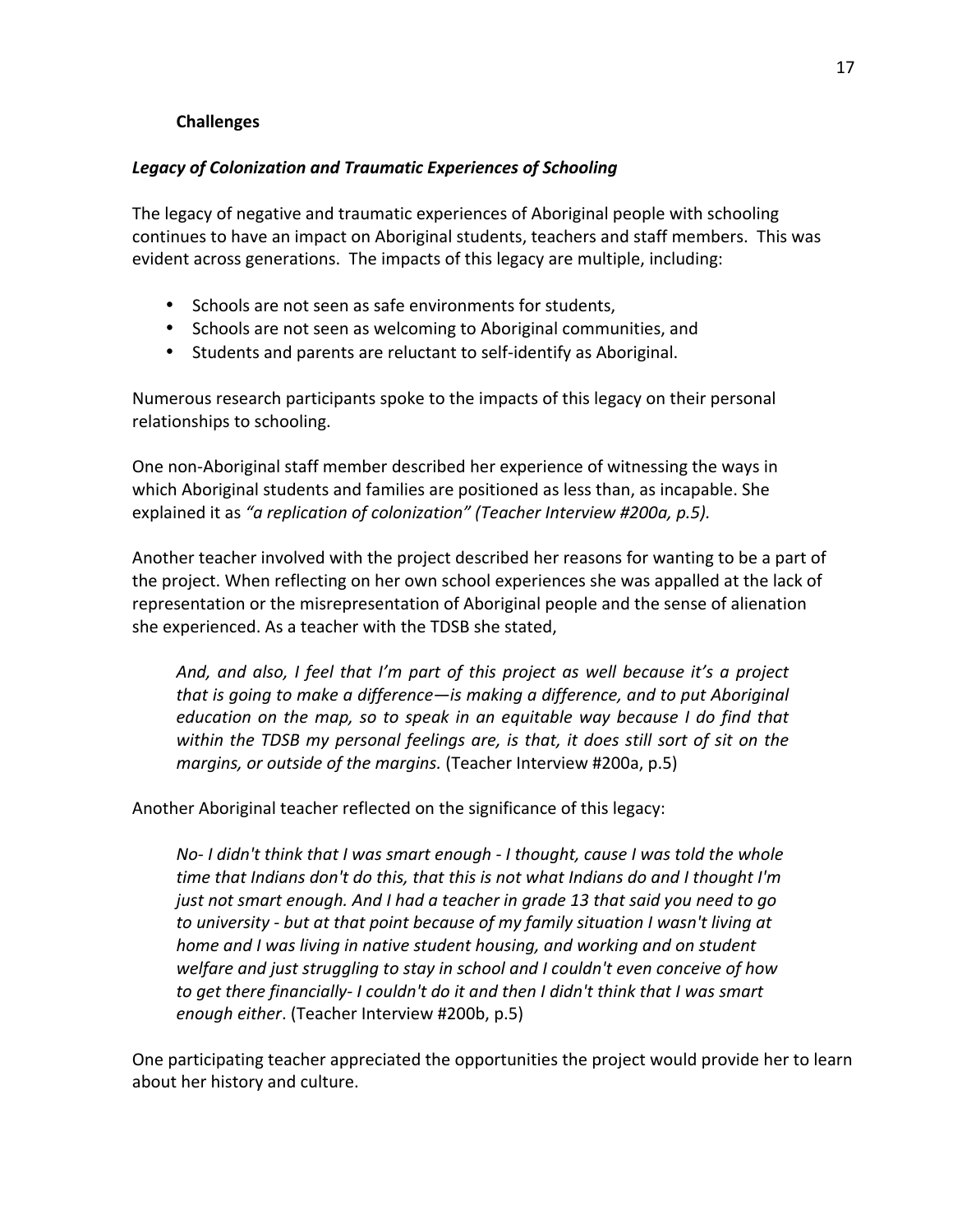*My Mom's Aboriginal so I'm very interested because, my Mom was a part of the* whole residential school. She was sent off. So, I did not—I wasn't passed down *the traditions, the cultures that I guess, normally I would've been. So to get involved, just to kind of work with the group, and also build my own awareness* of my culture and traditions, was very meaningful for myself as well to kind of *get familiar with, my back— my ancestry as well. I'm very happy to be here and kind of grow with the department as well as personally grow with the* department. (Teacher Interview #200a, p.9)

This legacy haunted the work of the pilot project. It shaped teacher and administrative perceptions of Aboriginal students, parents, and teachers. It contributes to the challenge of identifying the number of Aboriginal students within the Board, and also having them feel comfortable enough to self-identify.

Despite the high profile of the Federal Apology for Aboriginal Residential Schools, many teachers, administrators and staff members were unaware of the depth of the negative history with schooling, or of its ongoing impacts on Aboriginal students and communities. This lack of awareness shaped many of the negative interactions and deep-seated resistances to a transformation of the school environment. One research participant summed this tendency up, suggesting that there is *"resistance in schools to seeing* schooling as part of the problem" (UAE PP Staff1, p8).

## **Teachers and a Depth of Ignorance**

During different professional development workshops with teachers the UAEPP staff were aware that teachers seem anxious about including Aboriginal content and perspectives in their classrooms. Staff reported that '*teachers told us that they 'don't know how to do this'*. We refer to this as the 'depth of ignorance'. In part, this ignorance is schooled over generations of general societal inattention to Indigenous issues. It is reinforced in teacher education programs that devote little attention to Indigenous issues, and in the assumption that Aboriginal issues can be encompassed through a general attention to anti-racism, or the dominant multicultural framework. In their interviews teachers told us they included multi-cultural perspectives in their classrooms, that because their classes were so diverse they already addressed 'diversity' issues. In important ways multiculturalism and antiracist theory and practice construct a barrier to the inclusion of decolonizing and Aboriginal subject material. Teachers are convinced they have 'diversity' covered and do not need to pay "special" attention to Aboriginal issues.

Other teachers and administrators were willing, or even anxious to include Aboriginal perspectives and concerns in their practice, they often reported that they were unsure of how to do so. In the Professional Development work of the UAE Pilot Project, care was taken to provide teachers with some benchmarks and best practices when teaching Aboriginal art, dance and culture. Many teachers expressed ongoing confusion about how to approach similar units in future. In our reflection on the data, it seems that this reflects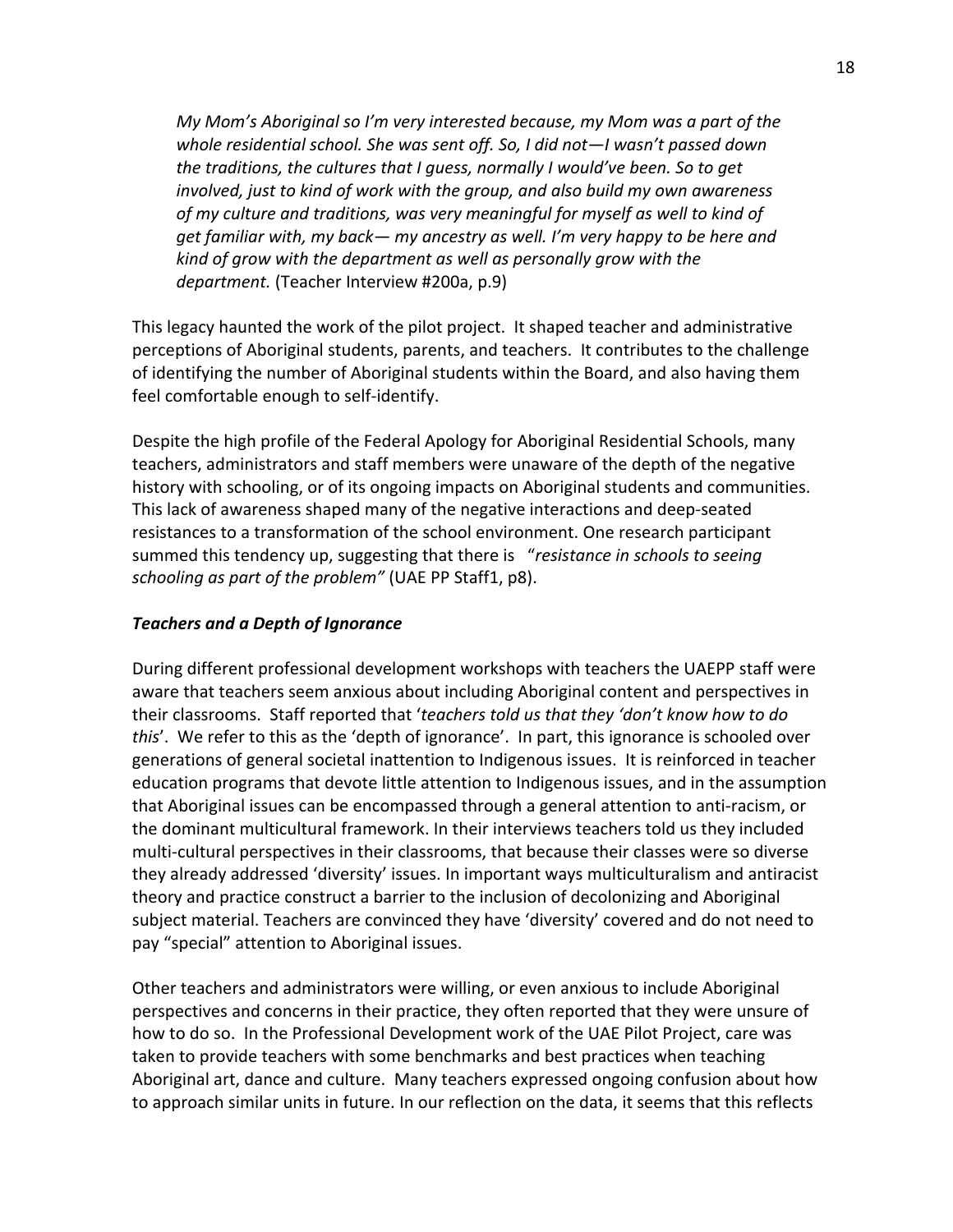the difficulty in providing professional development on appropriate ways to approach difficult material. The development of an internal 'barometer' indicating appropriate and respectful representations requires extensive self-reflection and a re-thinking of the relationship between 'self' and 'other', work which has certainly been started and nurtured through the work of the pilot project, but which will require work and time far in excess of the pilot project.

Colonization has created a kind of 'communication gap' between those on different sides of the colonial experience. Overall, it seems that there are a series of 'missed communications' – parents, teachers, students and administrators often seem to be speaking past one another. In part, this is due to a failure to recognize the tremendous differences in worldview and perspective.

Students also noted this gap – they noted that for the bulk of education there had been little discussion of Aboriginal people, history, or culture, that Aboriginal people were often represented in problematic and stereotypical ways. The deficit, in terms of prior teaching and engagement on these issues presents a significant challenge to teachers and students. Some students indicated that they had received very little instruction about Aboriginal people, history and culture prior to their involvement with one of the workshops or presentations of the UAE Pilot Project.

*I* remember when *I* was little, looking at the report cards we had, and under *learning French, it would also show "Native." And I was like, why can't I learn Native? I'm part Native. And so I always wondered why don't we have a Native history course, why don't we have a Native language course? And then when* [an issue arose at my school things] started happening, all this stuff with Native people just started exploding at me. And then so I got—we went—I've been to so *many things about this. We had talking things in the library. And because of that, now I'm in a program for York University next year, and I'm in a youth group.* I don't know, it's crazy. So before I had almost no knowledge, but now it's *just coming slowly. So I'm hoping it will keep growing.* (Student & Youth TC#1, p.9)

*But, we—and then he talked a lot about just about the geography where we* came from. And then in History class we just did, just one little paragraph just *on Aboriginal people about, like what they ate, you know, what were their* communities like, what they slept in. You know, just like the basic stuff like that. And it was just all pretty, in the books, you know, straight teepees, you know. *The men went out and hunted and it was just straight. But there was nothing, present-day about Aboriginal people, I thought. It was just more like we're still running around with, you know, buckskin on our ass. You know what I mean?* [laughter] That type of thing. That's what I felt like he's telling us. Like, oh, *these—how the Aboriginal people were.* You know what I mean? I felt like he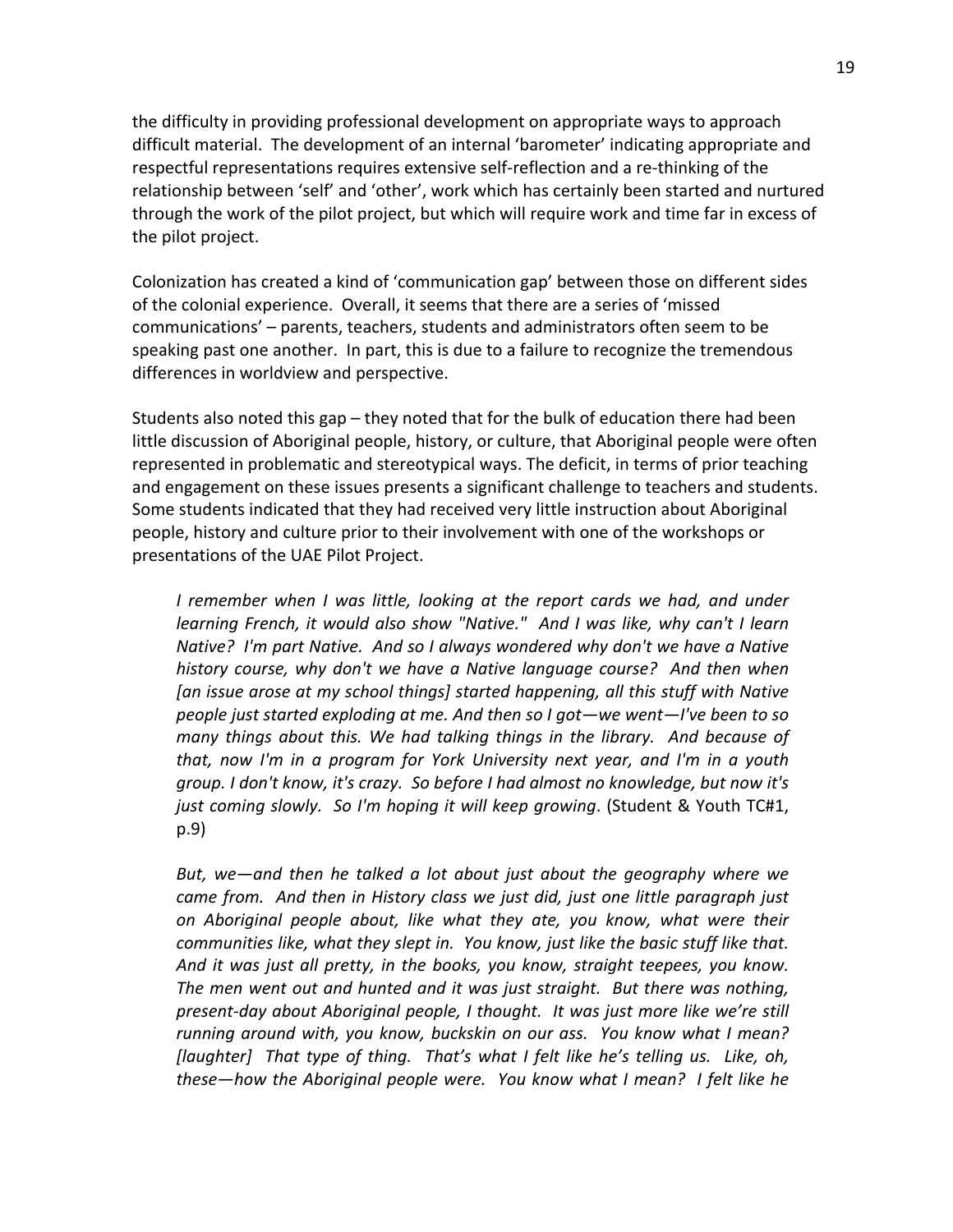was using past tense like we were gone. So that's what I felt. But, yeah. (Student  $&$  Youth TC#2, p.4)

This communication gap often resulted in Aboriginal students being represented as the problem:\*

*Yeah. I would label it resistance. But it's sort of partnered with ignorance. And then sometimes it feels like a willful ignorance. Sometimes it feels just like ignorance.* So I guess talking to teachers and hearing them say things like... you *know, things that make me feel like they're othering the students, that they're* seeing them in ways that are stereotypical. At this—ways that they're, I quess *othering in the sense that they're really creating a distinction between who they are and who the students are. And then comparing them to other students and* saying things like, you know, "I don't have problems with this group. Why do I *have problems with this student?" and "I generally can connect with these types of students and why can't I connect with this student? What's going on with the* family?" Ah—you know, "I really need to understand what's going on with the *family in order to work with the student.* (UAE PP int. 1 p. 13)

# **Coming Out of the Aboriginal Closet**

The size of the Toronto District School Board has significantly impacted attempts by the UAE PP team to establish connections with students, families and communities. In particular, finding Aboriginal students, scattered across the board, and often isolated in their schools, was sometimes daunting for UAE PP staff. As one community member noted, this underscores both the importance of the UAE Pilot Project, as well as one of the greatest challenges for the project staff.

*Because I knew about the native education program, I knew that if you selfidentified that that would be a bonus as well although that was a little nervous cause that was the first time I did that was at University and it was a big decision do I or don't I because I remember when my mom took nursing and she went back as an adult and they complained - and my mom said don't ever self-identify she said because people will say the only reason you are there is because you are* an Aboriginal woman and they will never let you ... And they say oh they will just *let you in, but you're putting people's lives in danger, or you are sub par - so that* was weighing in there and I was thinking you know what it will get me in but it *won't keep me in because if I'm doing a bad job they will kick me out.* (Staff Interview  $#2$ , p.6)

## *Uncertainty about Stability of Resources*

The TDSB is a very large school board, with 580 schools. This makes it difficult for a small, centralized staff to reach the entire Aboriginal students, teachers and communities.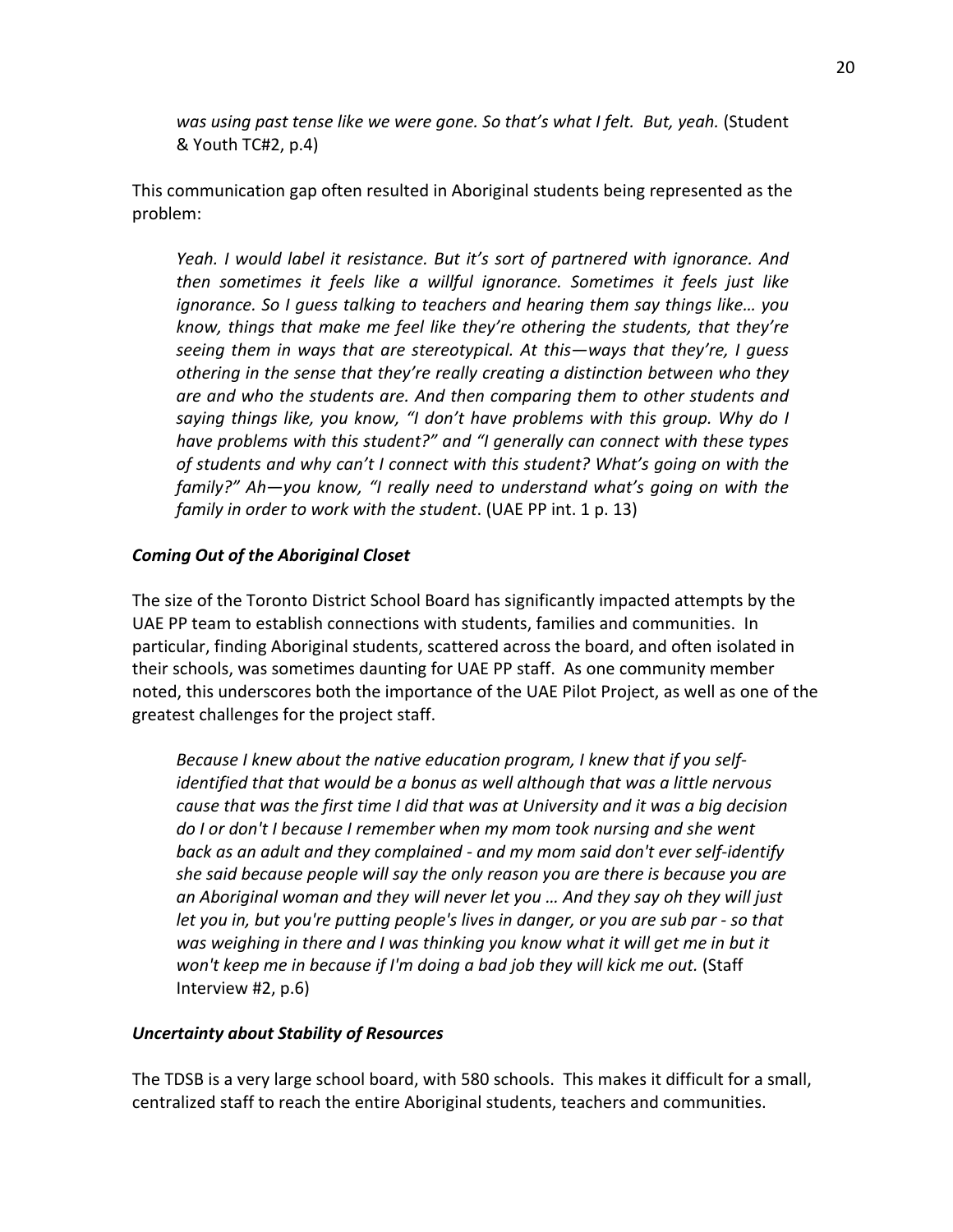Obstacles to self-identification within this system exacerbate this issue. Change is slow, but the pace of work is frantic, this means that there isn't the time, nor the staffing resources to adequately attend to everyone's needs and requests for support. Initially, with only 12 months to do the work of the project, staff members worried about how widely they could work and achieve change within such a large board, and how meaningfully the relationships they built with students in particular could be maintained. With the project extension, this concern is less evident, although staff members have still expressed concern about a sense of uncertainty.

*these are really important relationships. You hope. You hope to establish important relationships, and then you have to honour those by not just walking away without—you know? So that's also a concern of mine, is, like, the students I* am working with. What's going to happen to them, and what—you know, what *will happen beyond [the pilot project]?* (UAE PP Interview #1, p.2)

*the momentum is starting to build now, it's also, like, towards what end, right?* (UAE PP Interview  $#1$ , p)

Hopefully, the more permanent structure of the TDSB AEC will mitigate this concern, providing the students within the board with an ongoing place to find vital support and resources.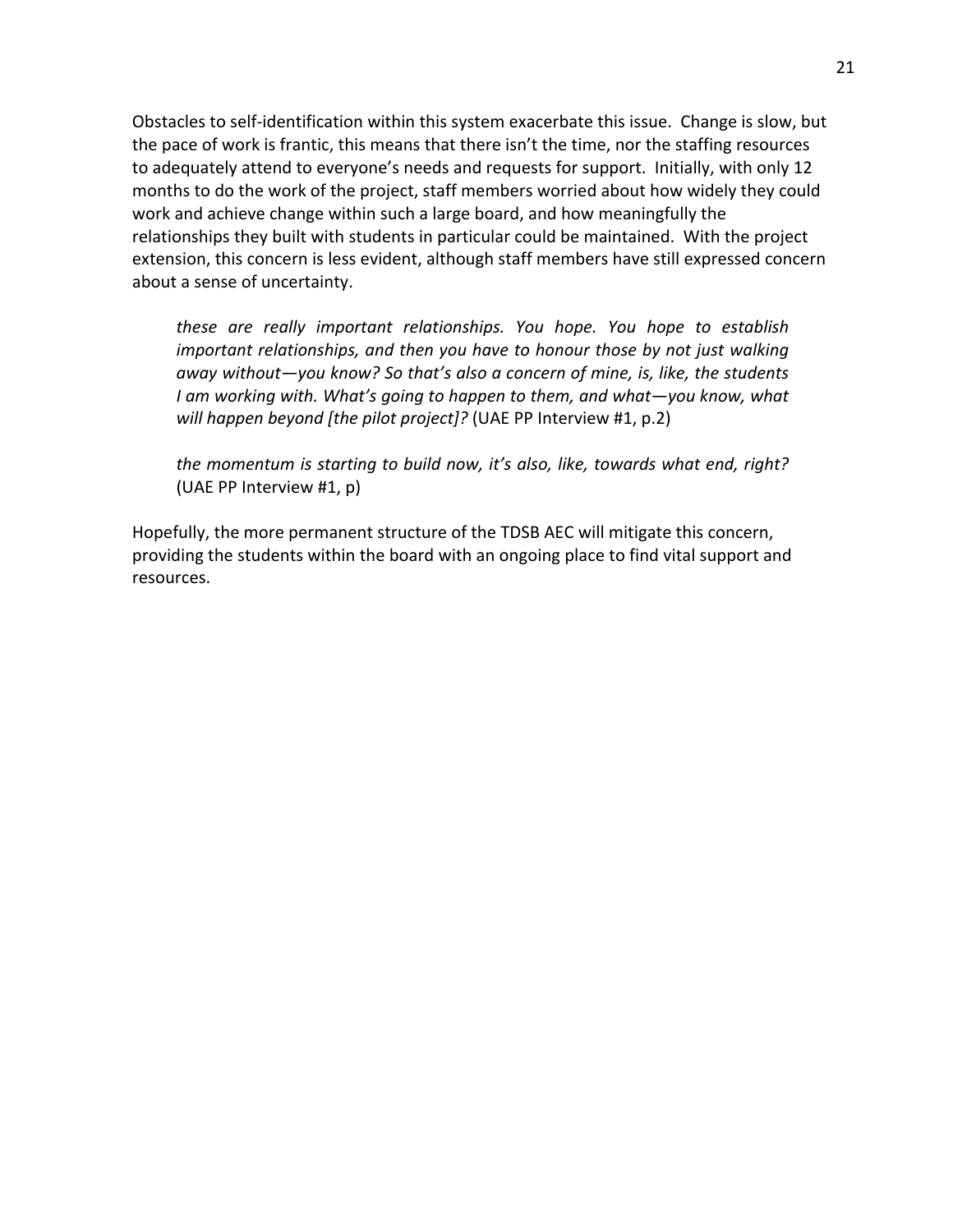#### **Areas for Further Inquiry**

In our review of transcripts and field notes over June, July and August 2009, we have been pleased with the scope and depth of data collected to date. We have identified some areas where additional data is required to fully flesh out existing data. These include:

- a) Interviews with students and parents regarding student success (to be initiated in November, following the first round of student assessments and again in March),
- b) Interviews and Talking Circles with community members regarding the successes and challenges of the UAE Pilot Project,
- c) Interviews with teachers about curriculum development and implementation, to assess the success of resources and tools developed by UAE PP Staff,
- d) Completion of a minimum of 20 school audits, from a random sampling of schools across the TDSB, to be conducted over the course of the school year, and
- e) Analysis of demographic data on Aboriginal students within the TDSB and their academic success.

In addition, researchers will continue to maintain close contact with the staff of the UAE Pilot Project, to ensure that we conduct participant observation at relevant events. We will continue to schedule regular interviews and Talking Circles with UAE Pilot Project staff. Additionally, we will continue to work in collaboration with Andrea Johnston Inc to ensure that she is provided with the necessary data to complete the provincial review.